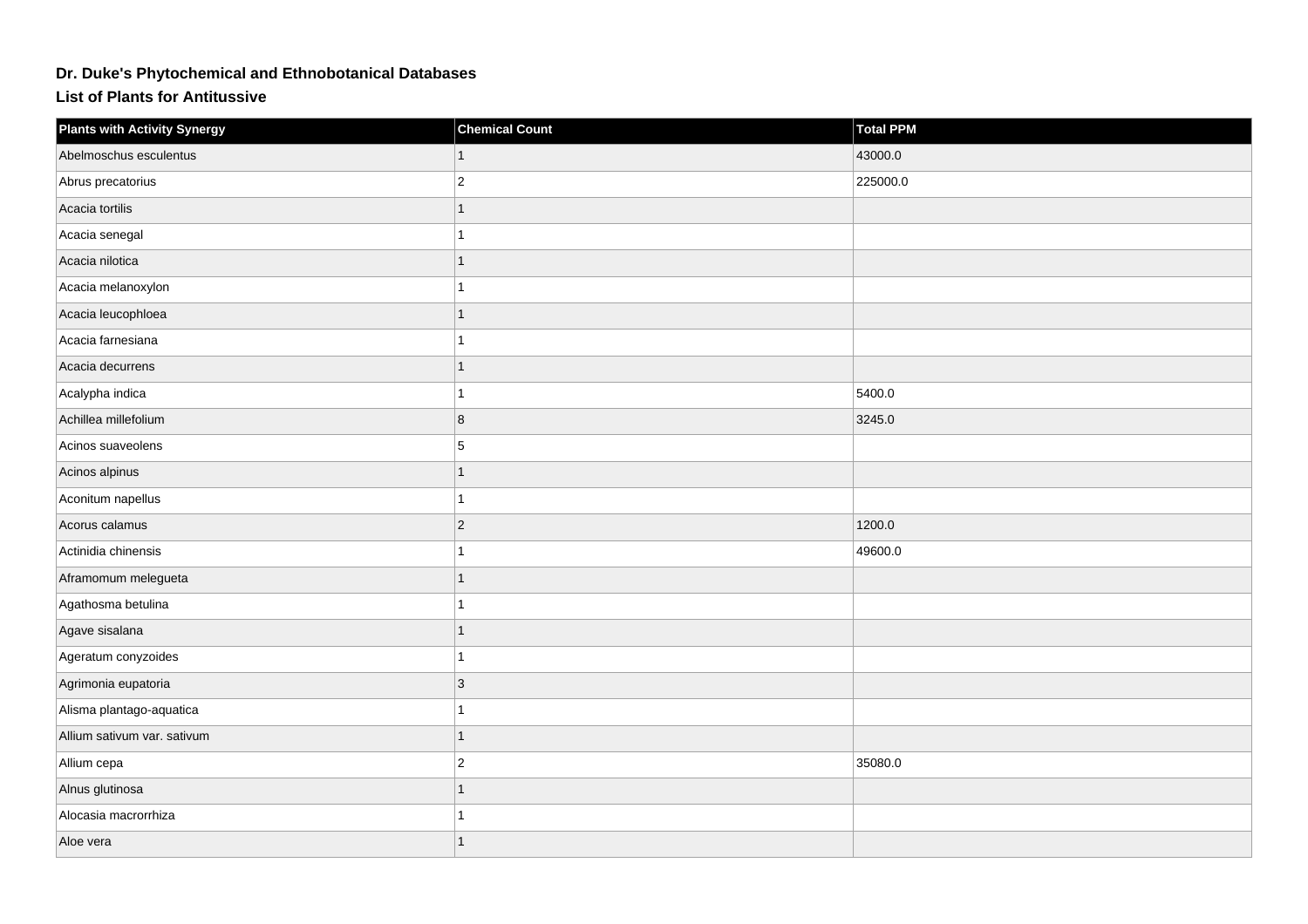| <b>Plants with Activity Synergy</b> | <b>Chemical Count</b> | <b>Total PPM</b> |
|-------------------------------------|-----------------------|------------------|
| Aloysia citrodora                   | 3                     | 882.0            |
| Alpinia officinarum                 | $\overline{2}$        |                  |
| Alpinia galanga                     | $\overline{c}$        |                  |
| Althaea officinalis                 | $\overline{2}$        | 700000.0         |
| Ammi visnaga                        |                       | 20000.0          |
| Ammi majus                          | $\overline{2}$        |                  |
| Amomum compactum                    | $\overline{2}$        |                  |
| Anabasis aphylla                    |                       |                  |
| Ananas comosus                      | $\overline{c}$        | 3200.0           |
| Anemarrhena asphodeloides           | $\overline{2}$        |                  |
| Anethum graveolens                  | 3                     | 154.0            |
| Angelica sinensis                   |                       |                  |
| Angelica archangelica               |                       |                  |
| Anisochilus carnosus                | 1                     |                  |
| Annona squamosa                     | 3                     |                  |
| Annona reticulata                   | 1                     |                  |
| Annona muricata                     |                       |                  |
| Apium graveolens                    | 5                     | 8800.0           |
| Aquilegia vulgaris                  | 1                     |                  |
| Arachis hypogaea                    |                       | 8.0              |
| Aralia cordata                      |                       | 12.0             |
| Arbutus unedo                       | 1                     | 54000.0          |
| Arctostaphylos uva-ursi             | 4                     | 306000.0         |
| Ardisia japonica                    |                       |                  |
| Argemone mexicana                   | 4                     | 1680.0           |
| Armoracia rusticana                 | 1                     |                  |
| Arnica montana                      | $\overline{2}$        |                  |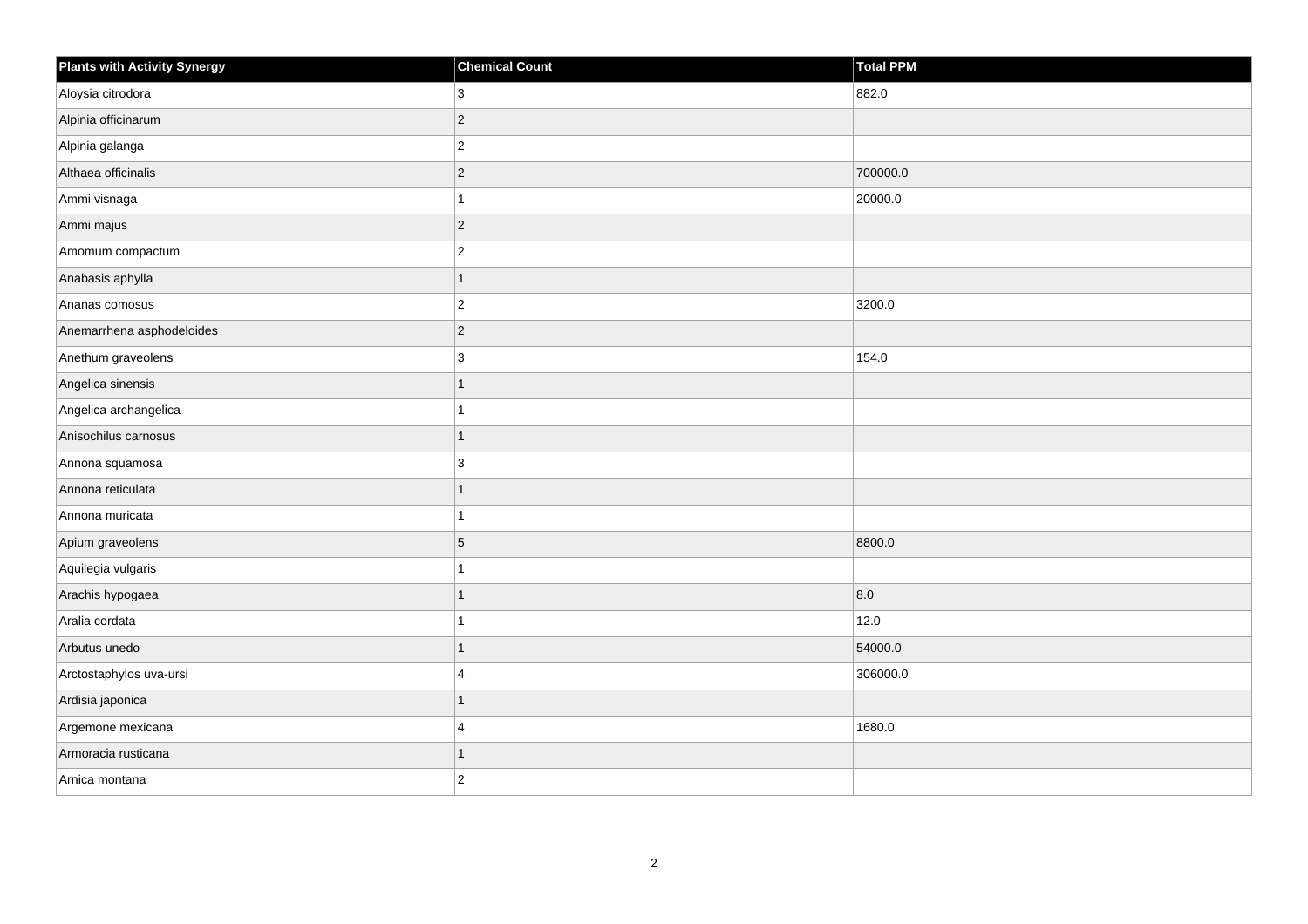| <b>Plants with Activity Synergy</b> | <b>Chemical Count</b>   | <b>Total PPM</b> |
|-------------------------------------|-------------------------|------------------|
| Artemisia vulgaris                  | $\overline{2}$          |                  |
| Artemisia salsoloides               | $\overline{2}$          |                  |
| Artemisia pallens                   | 1                       |                  |
| Artemisia herba-alba                | $\overline{2}$          |                  |
| Artemisia dracunculus               | $\overline{\mathbf{A}}$ | 1020.0           |
| Artemisia cina                      | $\overline{c}$          | 48000.0          |
| Artemisia annua                     | 5                       | 13200.0          |
| Artemisia absinthium                |                         |                  |
| Artocarpus altilis                  |                         |                  |
| Asiasarum sieboldii                 |                         |                  |
| Asiasarum heterotropoides           | 1                       |                  |
| Aspalathus linearis                 | $\overline{2}$          |                  |
| Avena sativa                        | 1                       |                  |
| Azadirachta indica                  |                         |                  |
| Baptisia tinctoria                  | 1                       |                  |
| Berberis vulgaris                   | $\overline{2}$          |                  |
| Bixa orellana                       | 1                       |                  |
| Bocconia frutescens                 | $\overline{2}$          |                  |
| Bocconia arborea                    | $\overline{2}$          |                  |
| Borago officinalis                  |                         |                  |
| Boswellia serrata                   |                         |                  |
| Brassica oleracea var. capitata I.  | $\boldsymbol{\Delta}$   |                  |
| Brassica nigra                      |                         |                  |
| Caesalpinia pulcherrima             |                         |                  |
| Calamintha nepeta                   | $\overline{4}$          |                  |
| Callicarpa americana                |                         |                  |
| Camellia sinensis                   | 3                       |                  |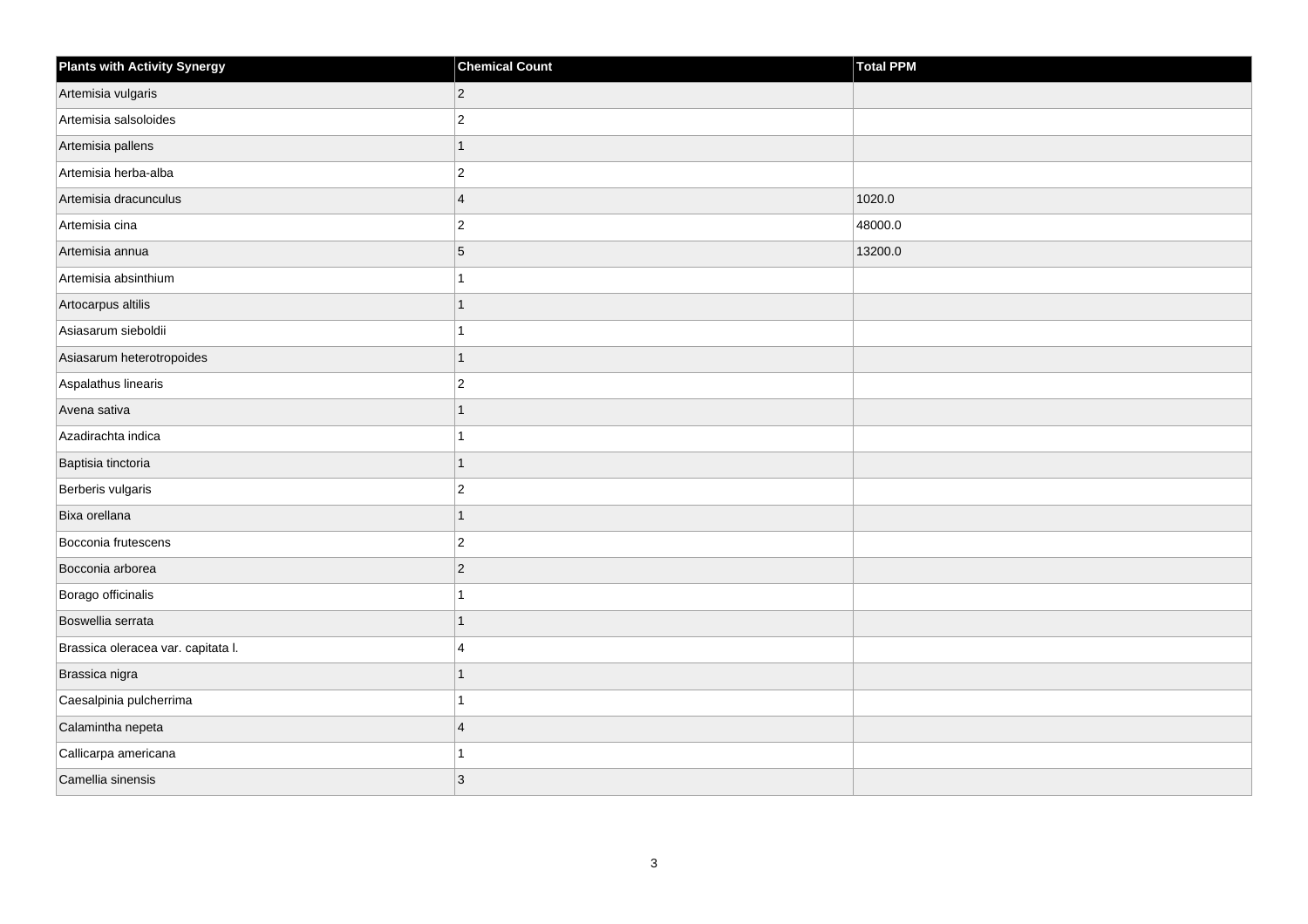| <b>Plants with Activity Synergy</b> | <b>Chemical Count</b>   | Total PPM |
|-------------------------------------|-------------------------|-----------|
| Camellia japonica                   |                         |           |
| Canarium indicum                    | 1                       |           |
| Capsella bursa-pastoris             | 1                       |           |
| Capsicum frutescens                 | $ 2\rangle$             |           |
| Capsicum annuum                     | $\overline{2}$          |           |
| Carica papaya                       | 1                       |           |
| Carthamus tinctorius                | 1                       | 0.2       |
| Carum carvi                         | $\overline{\mathbf{4}}$ | 1105.0    |
| Castanea sativa                     | 1                       |           |
| Catalpa bignonioides                | 1                       |           |
| Catha edulis                        | 1                       |           |
| Catharanthus roseus                 | 1                       |           |
| Ceiba pentandra                     | 1                       |           |
| Centaurea cyanus                    | $\sqrt{2}$              |           |
| Centaurea calcitrapa                | 1                       |           |
| Centaurium erythraea                | 1                       |           |
| Centella asiatica                   | 1                       |           |
| Ceratonia siliqua                   | 1                       |           |
| Chaenomeles lagenaria               | 1                       |           |
| Chamaemelum nobile                  | $ 2\rangle$             |           |
| Chelidonium majus                   | 3                       |           |
| Chenopodium album                   | 1                       |           |
| Chimaphila umbellata                | $\overline{2}$          | 150000.0  |
| Chrysanthemum x morifolium          | 3                       |           |
| Chrysanthemum parthenium            | 4                       |           |
| Chrysanthemum balsamita             | 1                       |           |
| Cichorium intybus                   | $\overline{2}$          |           |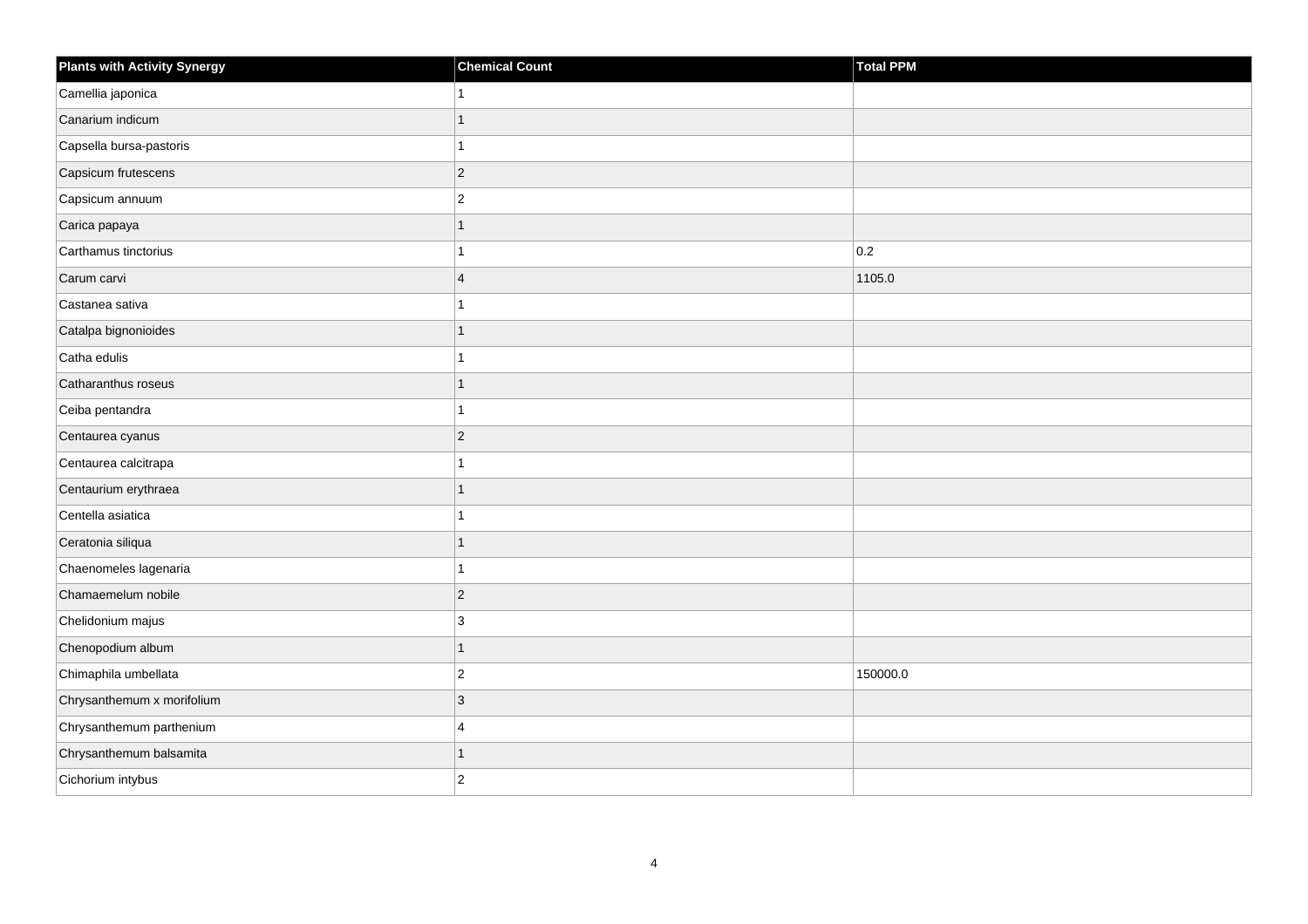| Plants with Activity Synergy | <b>Chemical Count</b> | Total PPM |
|------------------------------|-----------------------|-----------|
| Cinchona pubescens           | $\overline{2}$        |           |
| Cinnamomum verum             | $\overline{c}$        | 1888.0    |
| Cinnamomum camphora          | $\overline{3}$        | 6288.0    |
| Cinnamomum aromaticum        | $\overline{2}$        |           |
| Cistus ladaniferus           | 1                     | 140.0     |
| Citrullus lanatus            |                       |           |
| Citrus sinensis              | 3                     | 12350.1   |
| Citrus reticulata            | 3                     | 282.2     |
| Citrus paradisi              | $\overline{2}$        |           |
| Citrus mitis                 | $\overline{2}$        |           |
| Citrus limon                 | 3                     |           |
| Citrus aurantium             | 3                     | 162.0     |
| Citrus aurantiifolia         | $\overline{2}$        | 472.0     |
| Cleonia lusitanica           | $\overline{2}$        |           |
| Cnicus benedictus            | 1                     |           |
| Cocos nucifera               |                       |           |
| Coffea arabica               |                       |           |
| Commiphora wightii           |                       |           |
| Corchorus olitorius          | 1                     |           |
| Coriandrum sativum           | $\Delta$              | 2038.0    |
| Coridothymus capitatus       | $\overline{2}$        |           |
| Corydalis spp                |                       |           |
| Corylus americana            |                       |           |
| Crataegus rhipidophylla      | $\boldsymbol{\Delta}$ |           |
| Crataegus pentagyna          | $\overline{1}$        |           |
| Crataegus monogyna           | $\overline{2}$        |           |
| Crataegus laevigata          | $\overline{A}$        | 3000.0    |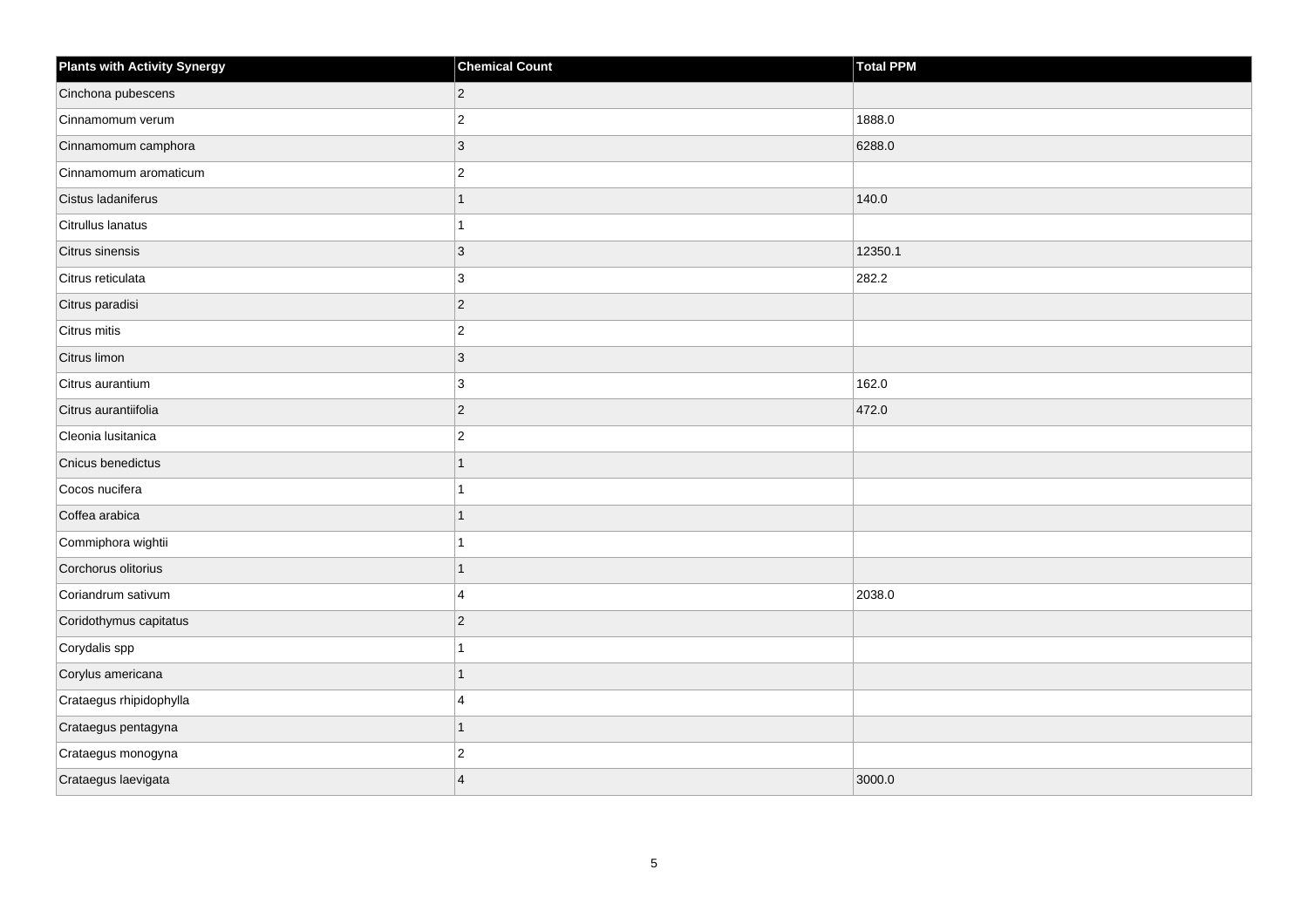| <b>Plants with Activity Synergy</b> | <b>Chemical Count</b> | <b>Total PPM</b> |
|-------------------------------------|-----------------------|------------------|
| Crataegus cuneata                   |                       |                  |
| Crescentia alata                    |                       |                  |
| Crocus sativus                      | $\overline{c}$        |                  |
| Crotalaria juncea                   | 1                     | 128200.0         |
| Croton lechleri                     | $\overline{2}$        |                  |
| Croton eluteria                     |                       |                  |
| Cucurbita spp                       |                       | 189870.0         |
| Cucurbita pepo                      |                       |                  |
| Cuminum cyminum                     | 3                     | 336.0            |
| Cunila origanoides                  | $\overline{3}$        | 22316.0          |
| Curcuma zedoaria                    |                       | 3840.0           |
| Curcuma longa                       | 3                     | 10295.0          |
| Cuscuta reflexa                     | $\overline{a}$        |                  |
| Cuscuta europaea                    | 1                     |                  |
| Cyamopsis tetragonoloba             |                       |                  |
| Cydonia oblonga                     | $\overline{2}$        | 8000.0           |
| Cymbopogon nardus                   |                       | 168.0            |
| Cymbopogon citratus                 | 3                     |                  |
| Cynara cardunculus                  | 1                     |                  |
| Cyperus rotundus                    | $\overline{2}$        | 74400.0          |
| Cyphomandra betacea                 |                       |                  |
| Cytisus scoparius                   | $\overline{c}$        |                  |
| Daphne genkwa                       | $\overline{2}$        |                  |
| Daucus carota                       | $\overline{4}$        | 376056.0         |
| Dianthus caryophyllus               |                       |                  |
| Dictamnus albus                     | $\overline{a}$        |                  |
| Digitalis purpurea                  |                       |                  |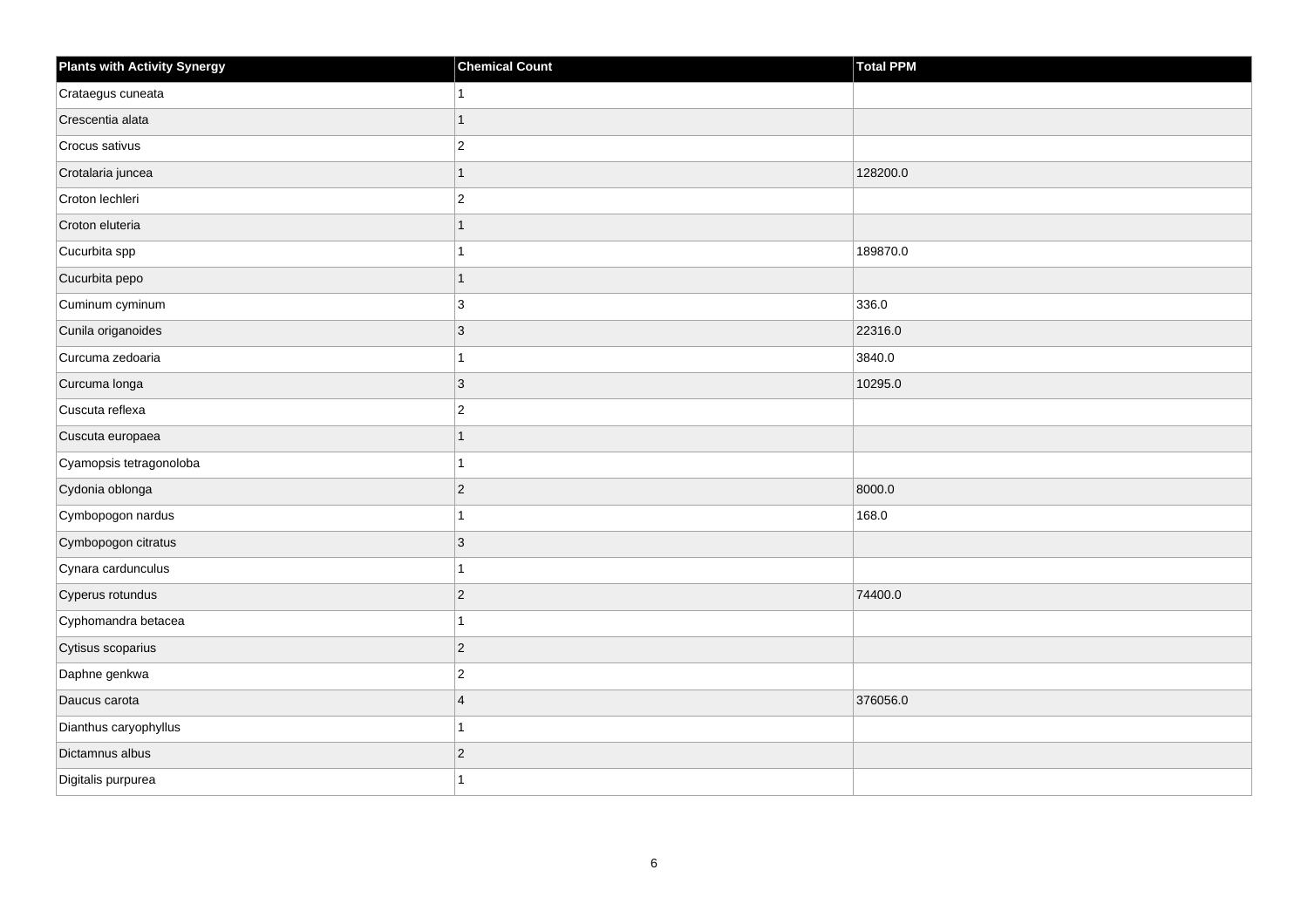| <b>Plants with Activity Synergy</b> | <b>Chemical Count</b> | Total PPM |
|-------------------------------------|-----------------------|-----------|
| Digitalis lanata                    |                       |           |
| Dodonaea viscosa                    |                       |           |
| Dracocephalum thymiflora            |                       | 268.0     |
| Dryopteris filix-mas                |                       |           |
| Duranta repens                      |                       |           |
| Echinacea spp                       |                       |           |
| Echinacea angustifolia              | 1                     |           |
| Elettaria cardamomum                | $\overline{2}$        | 158400.0  |
| Eleutherococcus senticosus          | 3                     |           |
| Elsholtzia polystachya              | 3                     |           |
| Elsholtzia pilosa                   | 3                     |           |
| Elsholtzia cristata                 |                       |           |
| Elsholtzia blanda                   | $\overline{1}$        |           |
| Elytrigia repens                    | $\overline{2}$        |           |
| Ephedra sinica                      | $\overline{2}$        | 45000.0   |
| Ephedra nevadensis                  |                       |           |
| Ephedra gerardiana                  | 1                     | 14000.0   |
| Equisetum arvense                   | $\overline{2}$        |           |
| Eriobotrya japonica                 | $\overline{2}$        | 28000.0   |
| Eriodictyon californicum            |                       |           |
| Eschscholzia californica            | 6                     |           |
| Eucalyptus viridis                  | $\overline{c}$        |           |
| Eucalyptus viminalis                |                       |           |
| Eucalyptus tetraptera               |                       |           |
| Eucalyptus tereticornis             | $\overline{2}$        |           |
| Eucalyptus stoatei                  |                       |           |
| Eucalyptus sparsa                   | $\overline{2}$        |           |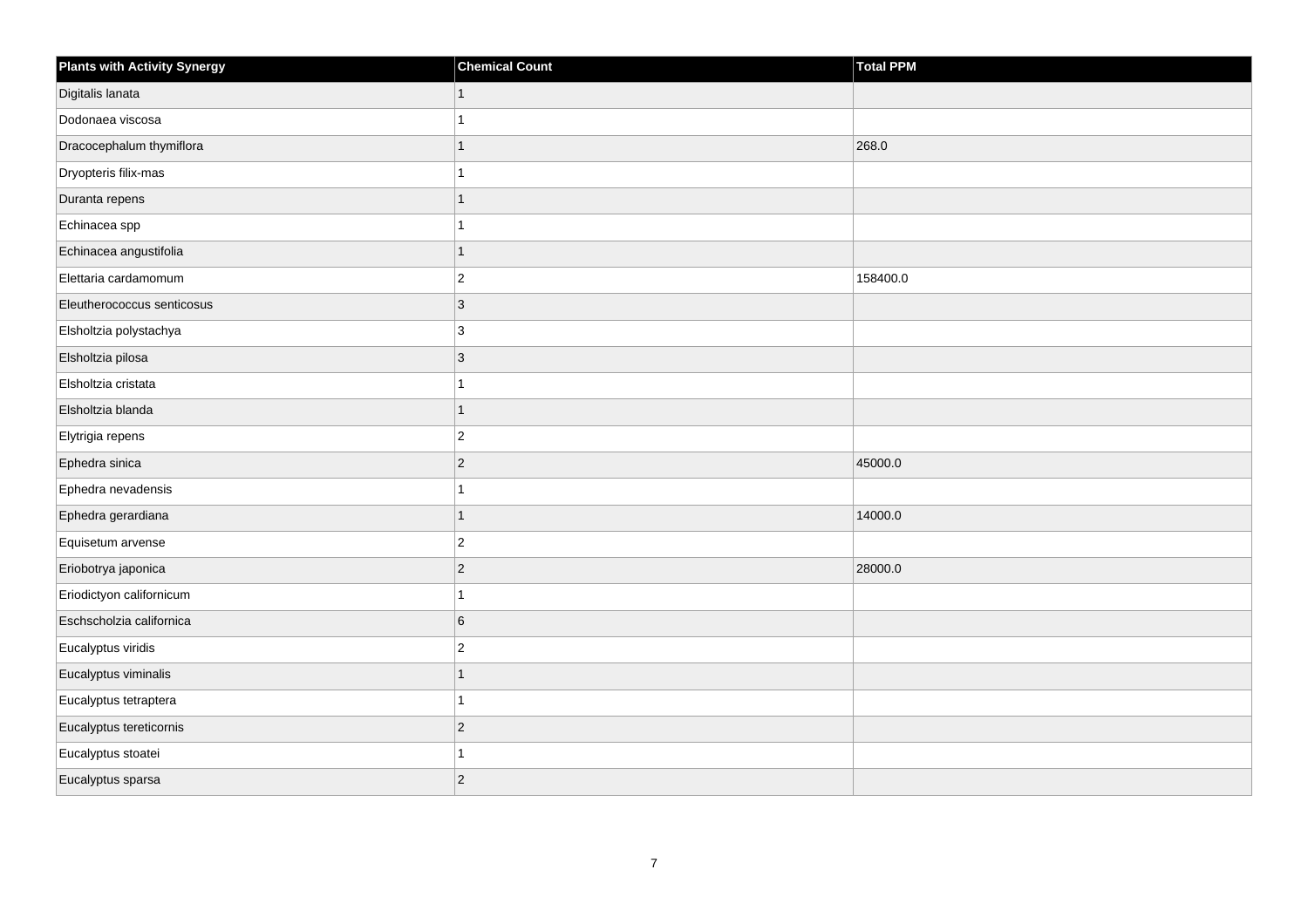| <b>Plants with Activity Synergy</b> | <b>Chemical Count</b> | Total PPM |
|-------------------------------------|-----------------------|-----------|
| Eucalyptus sp                       | $\mathbf{1}$          |           |
| Eucalyptus sideroxylon              | $\mathbf 2$           |           |
| Eucalyptus siderophloia             | $\overline{c}$        |           |
| Eucalyptus saligna                  | $\mathbf 2$           |           |
| Eucalyptus rostratus                | $\mathbf{1}$          |           |
| Eucalyptus punctata                 | $\vert$ 2             |           |
| Eucalyptus porosa                   | $\overline{c}$        |           |
| Eucalyptus populnea                 | $\mathbf 2$           |           |
| Eucalyptus polyanthemos             | $\mathbf 2$           |           |
| Eucalyptus paniculata               | $\vert$ 2             |           |
| Eucalyptus oviformis                | $\mathbf 2$           |           |
| Eucalyptus odorata                  | $\vert$ 2             |           |
| Eucalyptus ochrophloia              | $\overline{c}$        |           |
| Eucalyptus occidentalis             | $\mathbf 2$           |           |
| Eucalyptus nova-anglica             | $\mathbf{1}$          |           |
| Eucalyptus moluccana                | $\vert$ 2             |           |
| Eucalyptus melliodora               | $\mathbf 2$           |           |
| Eucalyptus melanophloia             | $\vert$ 2             |           |
| Eucalyptus maideni                  | $\mathbf 2$           |           |
| Eucalyptus maculata                 | $\sqrt{2}$            |           |
| Eucalyptus leucoxylon               | $\mathbf 2$           |           |
| Eucalyptus largisparsa              | $\vert$ 2             |           |
| Eucalyptus lansdowneana             | $\mathbf 2$           |           |
| Eucalyptus intertexta               | $\vert$ 2             |           |
| Eucalyptus incrassata               | $\mathbf{1}$          |           |
| Eucalyptus grandis                  | $\mathbf{1}$          |           |
| Eucalyptus globulus                 | 5                     | 63000.0   |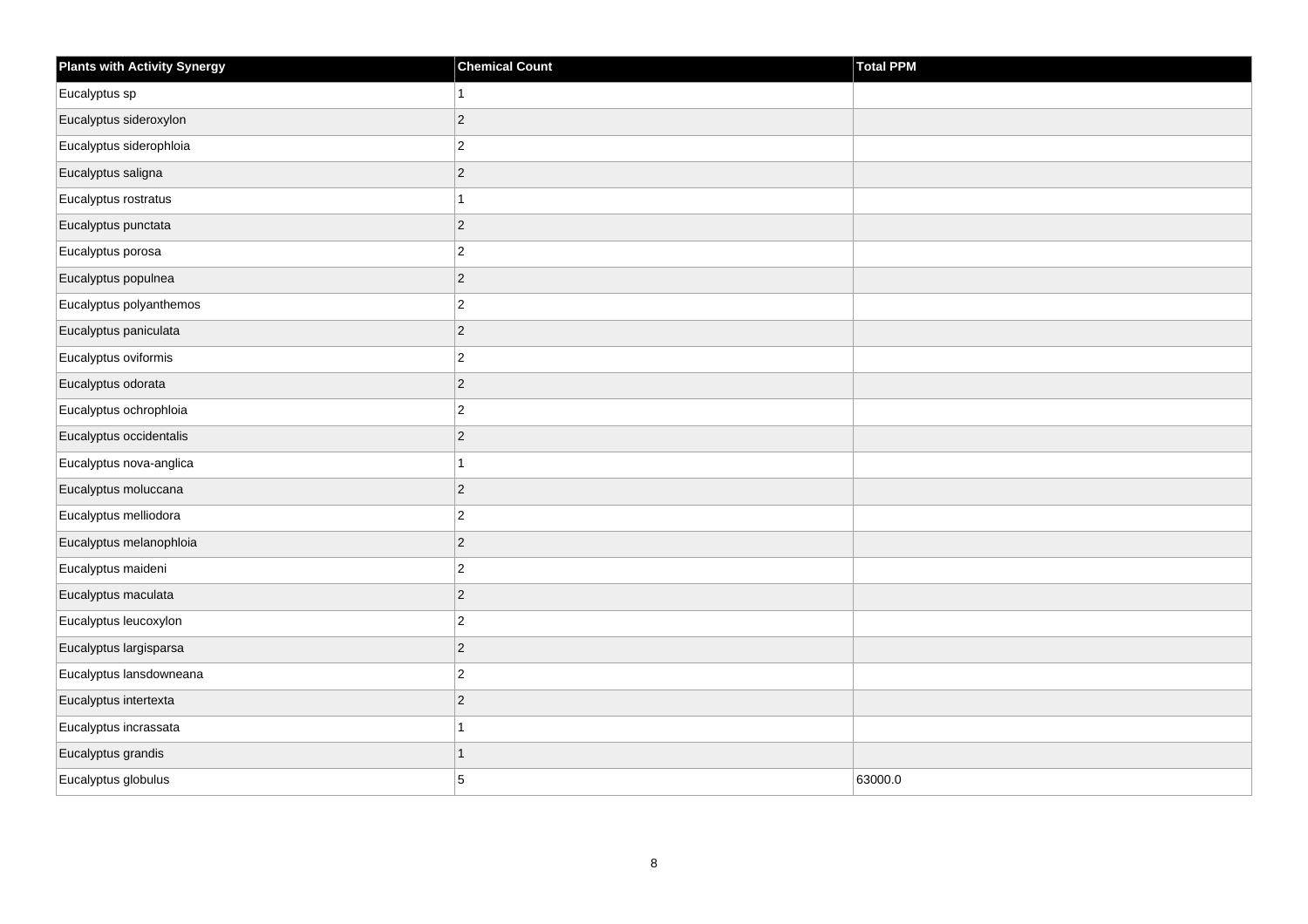| <b>Plants with Activity Synergy</b> | <b>Chemical Count</b>   | Total PPM |
|-------------------------------------|-------------------------|-----------|
| Eucalyptus forrestiana              | $\mathbf{1}$            |           |
| Eucalyptus fasiculosa               | $\overline{\mathbf{c}}$ |           |
| Eucalyptus erythrandra              | 1                       |           |
| Eucalyptus dolichorhyncha           | 1                       |           |
| Eucalyptus diversicolor             | $\overline{c}$          |           |
| Eucalyptus desquamata               | $\overline{c}$          |           |
| Eucalyptus dealbata                 | $\overline{c}$          |           |
| Eucalyptus cuprea                   | $\overline{c}$          |           |
| Eucalyptus corynocalyx              | $\overline{1}$          |           |
| Eucalyptus cladocalyx               | 3                       |           |
| Eucalyptus citriodora               | $\overline{c}$          | 7160.0    |
| Eucalyptus ceratocorys              | 1                       |           |
| Eucalyptus camaldulensis            | $\overline{c}$          |           |
| Eucalyptus bridgesiana              | 3                       |           |
| Eucalyptus brassiana                | $\overline{c}$          |           |
| Eucalyptus botryoides               | $\boldsymbol{2}$        |           |
| Eucalyptus bosistoana               | $\overline{c}$          |           |
| Eucalyptus blakelyi                 | $\boldsymbol{2}$        |           |
| Eucalyptus behriana                 | $\overline{c}$          |           |
| Eucalyptus astringens               | $\overline{c}$          |           |
| Eucalyptus angulosa                 | $\overline{1}$          |           |
| Eucalyptus albens                   | $\boldsymbol{2}$        |           |
| Eucommia ulmoides                   | 1                       |           |
| Euodia rutaecarpa                   |                         |           |
| Eupatorium perfoliatum              | $\mathbf{1}$            |           |
| Euphorbia hirta                     |                         |           |
| Euphrasia officinalis               | $\overline{1}$          |           |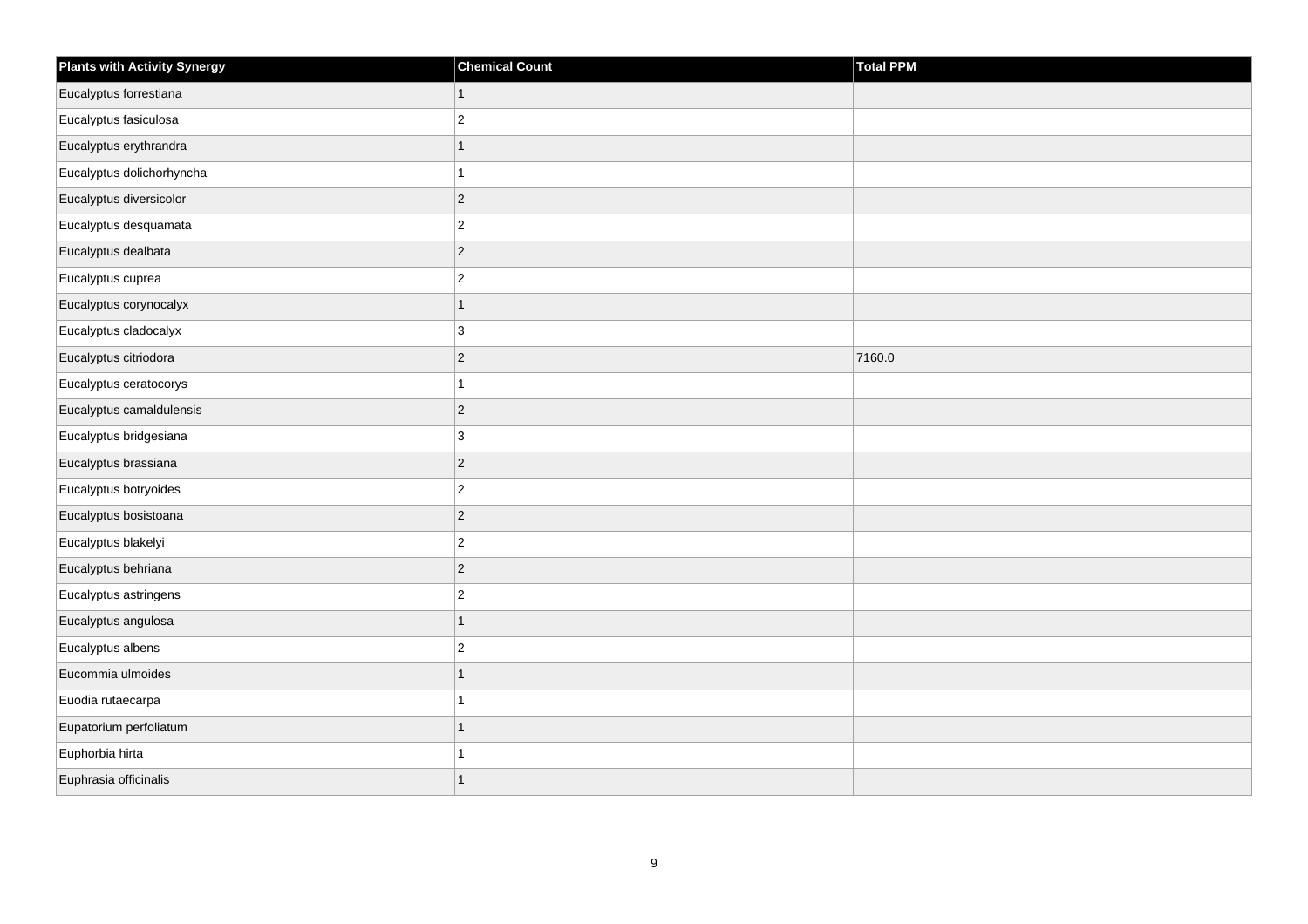| <b>Plants with Activity Synergy</b> | <b>Chemical Count</b> | Total PPM |
|-------------------------------------|-----------------------|-----------|
| Fagopyrum esculentum                | 4                     | 14.0      |
| Fallopia japonica                   | 1                     |           |
| Ferula gummosa                      | 1                     |           |
| Ferula assa-foetida                 | 1                     |           |
| Ficus carica                        | 1                     | 224700.0  |
| Filipendula ulmaria                 | 1                     |           |
| Foeniculum vulgare                  | 4                     | 720.0     |
| Fragaria spp                        | 3                     | 10800.0   |
| Frangula alnus                      | 1                     |           |
| Garcinia mangostana                 | 1                     |           |
| Gardenia jasminoides                | $\overline{2}$        |           |
| Gaultheria procumbens               | 1                     |           |
| Gaultheria fragrantissima           | 1                     |           |
| Gentiana lutea                      | $\overline{2}$        |           |
| Geranium thunbergii                 | 1                     |           |
| Ginkgo biloba                       | $ 3\rangle$           |           |
| Glaucium flavum                     | 4                     |           |
| Glechoma hederacea                  | $\overline{4}$        | 90.0      |
| Glycine max                         | 1                     | 1.0       |
| Glycyrrhiza uralensis               | $ 3\rangle$           |           |
| Glycyrrhiza glabra                  | $\overline{7}$        | 1313400.0 |
| Harpagophytum procumbens            | $\mathbf{1}$          |           |
| Hedeoma reverchonii                 | $\overline{c}$        | 1738.0    |
| Hedeoma pulegioides                 | 1                     | 60.0      |
| Hedeoma drummondii                  | $\vert$ 2             | 4884.0    |
| Hedychium flavum                    | 1                     |           |
| Helianthus annuus                   | $\overline{2}$        | 220000.0  |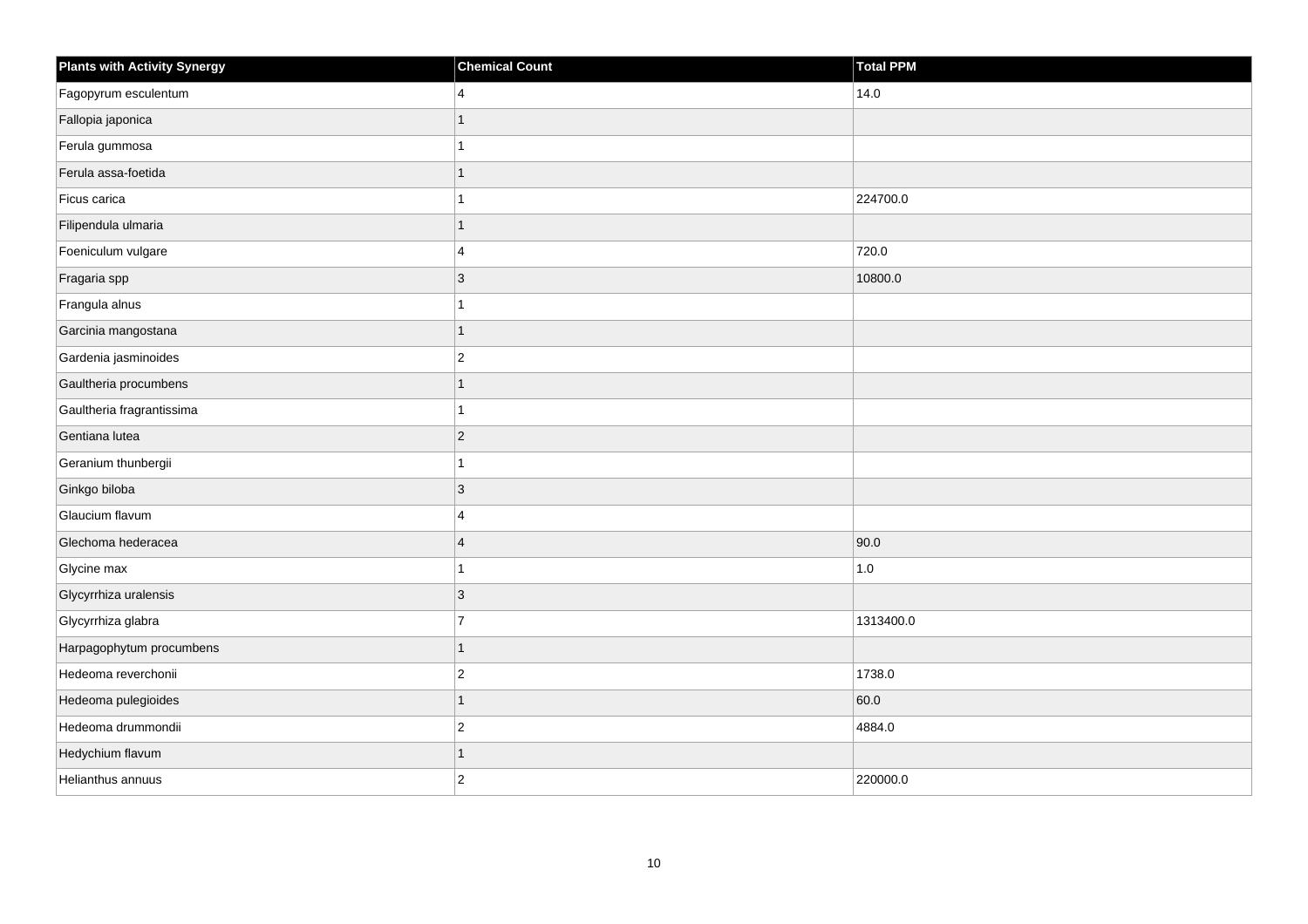| <b>Plants with Activity Synergy</b> | <b>Chemical Count</b> | Total PPM |
|-------------------------------------|-----------------------|-----------|
| Hemidesmus indicus                  | $\mathbf{1}$          |           |
| Hibiscus sabdariffa                 | 3                     | 84200.0   |
| Hippophae rhamnoides                | $\mathbf{1}$          |           |
| Houttuynia cordata                  | 5                     |           |
| Humulus lupulus                     | 1                     | 280000.0  |
| Hydnocarpus wightiana               | 1                     |           |
| Hydnocarpus kurzii                  | $\mathbf{1}$          | 800.0     |
| Hypericum perforatum                | 5                     |           |
| Hyptis suaveolens                   | $ 3\rangle$           | 9110.0    |
| Hyssopus officinalis                | $\overline{4}$        | 2864.0    |
| Illicium verum                      | $ 2\rangle$           | 7200.0    |
| Ipomoea batatas                     | $\mathbf{1}$          | 60000.0   |
| Ipomoea aquatica                    | $\mathbf{1}$          | 15200.0   |
| Isanthus brachiatus                 | $ 2\rangle$           | 4.0       |
| Juglans regia                       | $ 2\rangle$           | 4000.0    |
| Juglans nigra                       | $\mathbf{1}$          |           |
| Juncus effusus                      | 1                     |           |
| Juniperus sabina                    | $ 2\rangle$           |           |
| Juniperus communis                  | $ 3\rangle$           | 16100.0   |
| Kalmia latifolia                    | $ 2\rangle$           |           |
| Krameria triandra                   | 1                     |           |
| Lactuca sativa                      | $\overline{1}$        |           |
| Lagenaria siceraria                 | $\mathbf{1}$          | 420000.0  |
| Lantana camara                      | 3                     |           |
| Laurus nobilis                      | $ 2\rangle$           | 42560.0   |
| Lavandula x intermedia              | $\vert$ 2             | 2778.0    |
| Lavandula x hybrida                 | $ 2\rangle$           |           |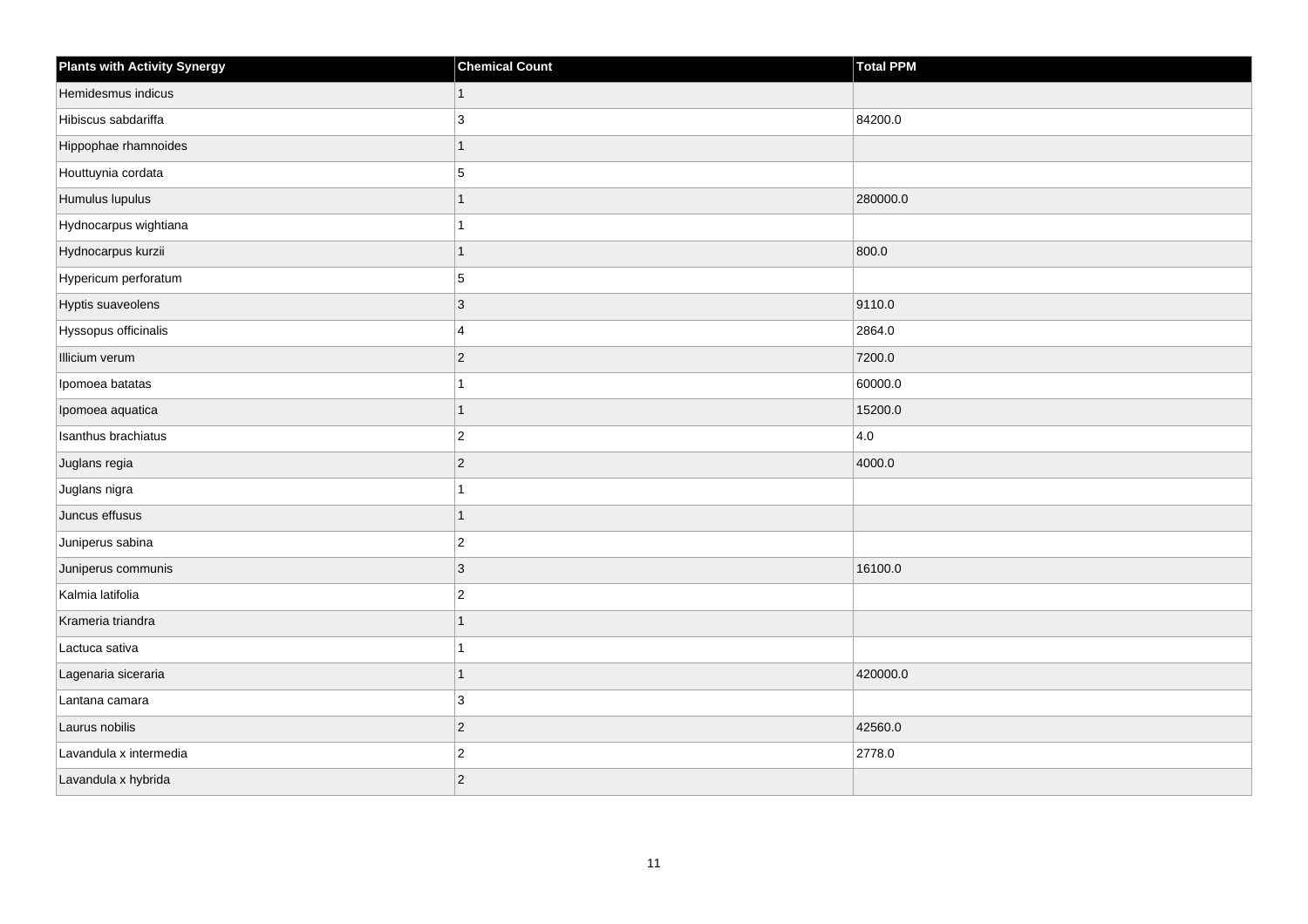| <b>Plants with Activity Synergy</b> | <b>Chemical Count</b> | Total PPM |
|-------------------------------------|-----------------------|-----------|
| Lavandula latifolia                 | $\overline{c}$        | 7110.0    |
| Lavandula angustifolia              | $\overline{2}$        |           |
| Lawsonia inermis                    | 1                     |           |
| Ledum palustre                      | $\overline{2}$        |           |
| Leonurus cardiaca                   |                       |           |
| Lepechinia calycina                 | $\overline{c}$        | 2040.0    |
| Levisticum officinale               | 3                     |           |
| Limonia acidissima                  | $\overline{1}$        |           |
| Lindera benzoin                     | $\overline{c}$        |           |
| Linum usitatissimum                 | $\overline{3}$        | 219860.0  |
| Lippia graveolens                   | $\overline{c}$        |           |
| Lippia alba                         | 1                     |           |
| Litsea glaucescens                  | $\overline{c}$        |           |
| Lonicera japonica                   | 3                     |           |
| Lycium barbarum                     |                       |           |
| Lycopersicon esculentum             | $\overline{c}$        | 62000.0   |
| Lycopodium clavatum                 |                       |           |
| Lycopus virginicus                  | 1                     | 36.0      |
| Lycopus uniflorus                   | $\overline{1}$        | 6.0       |
| Lythrum salicaria                   | 1                     |           |
| Macleaya cordata                    |                       |           |
| Maclura pomifera                    | 1                     |           |
| Magnolia denudata                   |                       |           |
| Malus domestica                     | 6                     | 160770.0  |
| Manihot esculenta                   | 1                     | 3600.0    |
| Maranta arundinacea                 | 1                     |           |
| Marrubium vulgare                   | $\overline{2}$        |           |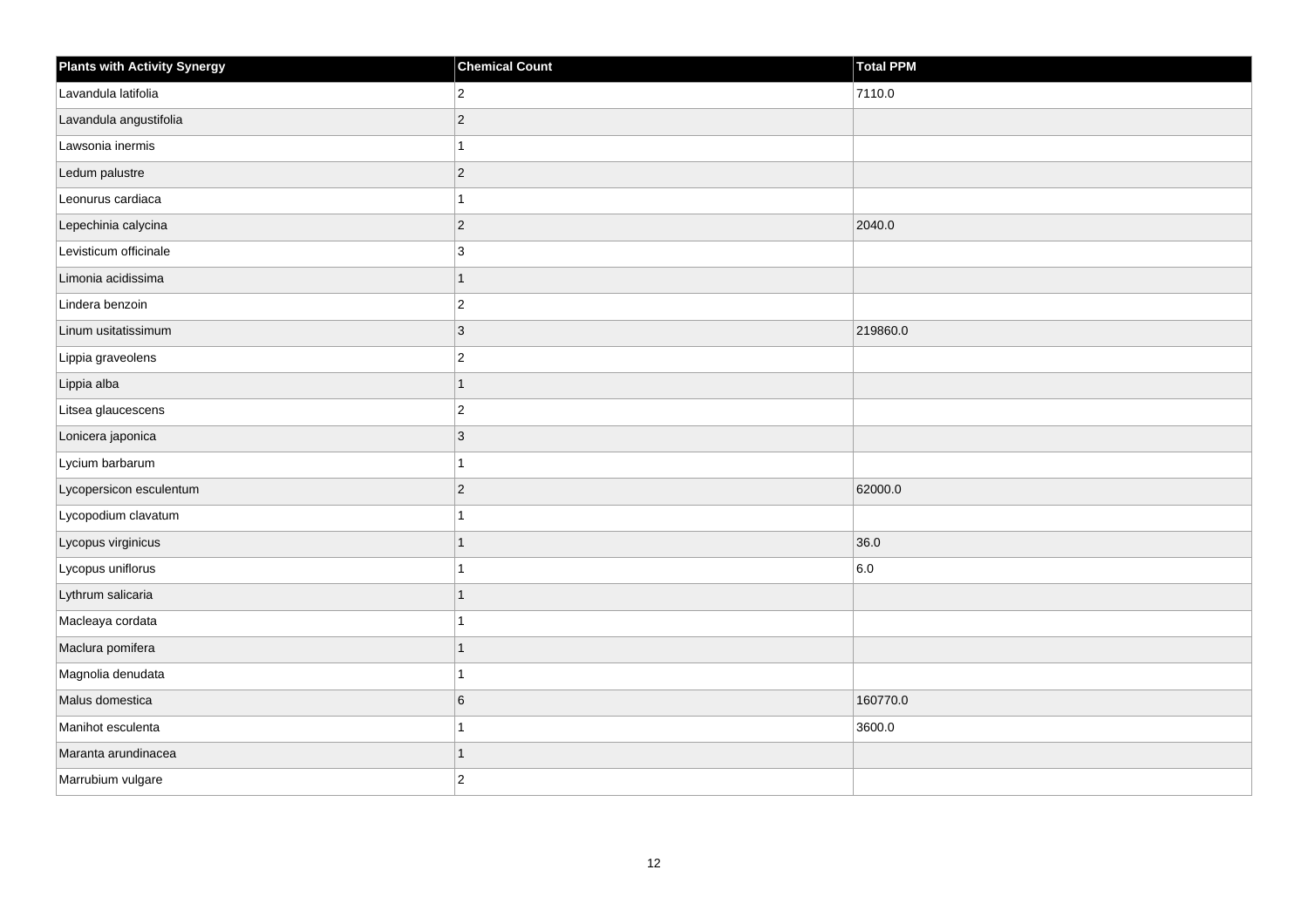| <b>Plants with Activity Synergy</b> | <b>Chemical Count</b>   | Total PPM |
|-------------------------------------|-------------------------|-----------|
| Matricaria recutita                 | $\overline{2}$          |           |
| Medicago sativa                     | $\overline{2}$          |           |
| Melaleuca sp                        |                         |           |
| Melaleuca linariifolia              |                         |           |
| Melaleuca leucadendra               | 1                       |           |
| Melaleuca cajuputi                  |                         |           |
| Melaleuca alternifolia              | $\overline{2}$          |           |
| Melia azedarach                     |                         |           |
| Melilotus officinalis               |                         |           |
| Melissa officinalis                 | $\overline{2}$          |           |
| Mentha x rotundifolia               | 1                       |           |
| Mentha x piperita                   | 4                       | 64390.0   |
| Mentha spicata                      | 5                       | 18750.0   |
| Mentha pulegium                     | 3                       | 840.0     |
| Mentha longifolia                   | 3                       | 23490.0   |
| Mentha arvensis var. piperascens    | $\overline{2}$          |           |
| Mentha aquatica                     |                         |           |
| Menyanthes trifoliata               | 4                       |           |
| Micromeria varia                    | 1                       |           |
| Micromeria thymifolia               |                         |           |
| Micromeria teneriffae               | $\overline{2}$          |           |
| Micromeria myrtifolia               | 4                       |           |
| Micromeria juliana                  | $\overline{2}$          |           |
| Micromeria fruticosa                | $\Delta$                |           |
| Micromeria congesta                 | $\overline{\mathbf{4}}$ |           |
| Mitragyna speciosa                  |                         | 60.0      |
| Moldavica thymiflora                |                         |           |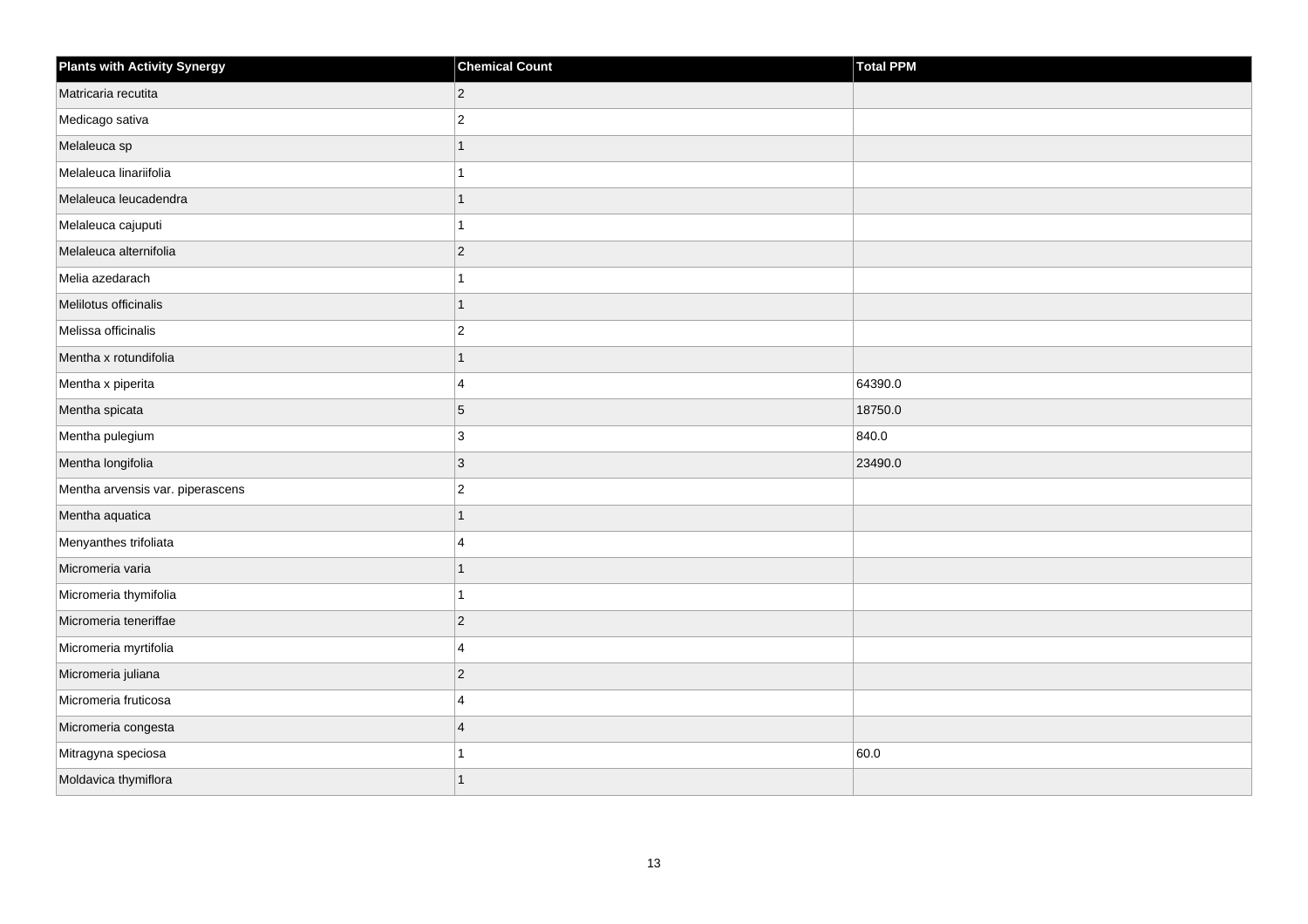| <b>Plants with Activity Synergy</b> | <b>Chemical Count</b> | Total PPM |
|-------------------------------------|-----------------------|-----------|
| Momordica charantia                 | 1                     |           |
| Monarda russeliana                  | $\mathbf{3}$          | 5210.0    |
| Monarda punctata                    | $\overline{4}$        | 94308.0   |
| Monarda media                       | $\overline{3}$        | 10758.0   |
| Monarda lindheimeri                 | $\overline{c}$        | 15004.0   |
| Monarda fistulosa                   | $\overline{3}$        | 91516.0   |
| Monarda didyma                      | $\overline{3}$        | 5714.0    |
| Monarda clinopodia                  | $\mathbf{1}$          | 2766.0    |
| Monarda citriodora                  | $\overline{4}$        | 18534.0   |
| Morus alba                          | $\overline{1}$        |           |
| Murraya koenigii                    | $\boldsymbol{2}$      |           |
| Musa x paradisiaca                  | $\mathbf{1}$          | 105600.0  |
| Myrciaria dubia                     | $\overline{1}$        |           |
| Myristica fragrans                  | $\overline{4}$        | 30720.0   |
| Myrtus communis                     | $\mathbf{3}$          | 4144.0    |
| Nandina domestica                   | $\overline{c}$        |           |
| Nelumbo nucifera                    | 3                     |           |
| Nepeta racemosa                     | $\overline{4}$        |           |
| Nepeta cataria                      | $\overline{c}$        |           |
| Nerium oleander                     | $\mathbf{1}$          |           |
| Nicotiana tabacum                   | $\boldsymbol{2}$      |           |
| Nigella sativa                      | $\overline{1}$        |           |
| Ocimum tenuiflorum                  | $\sqrt{5}$            |           |
| Ocimum sanctum                      | $\mathbf 1$           |           |
| Ocimum kilimandscharicum            | $\overline{c}$        |           |
| Ocimum gratissimum                  | $\overline{4}$        |           |
| Ocimum canum                        | 3                     |           |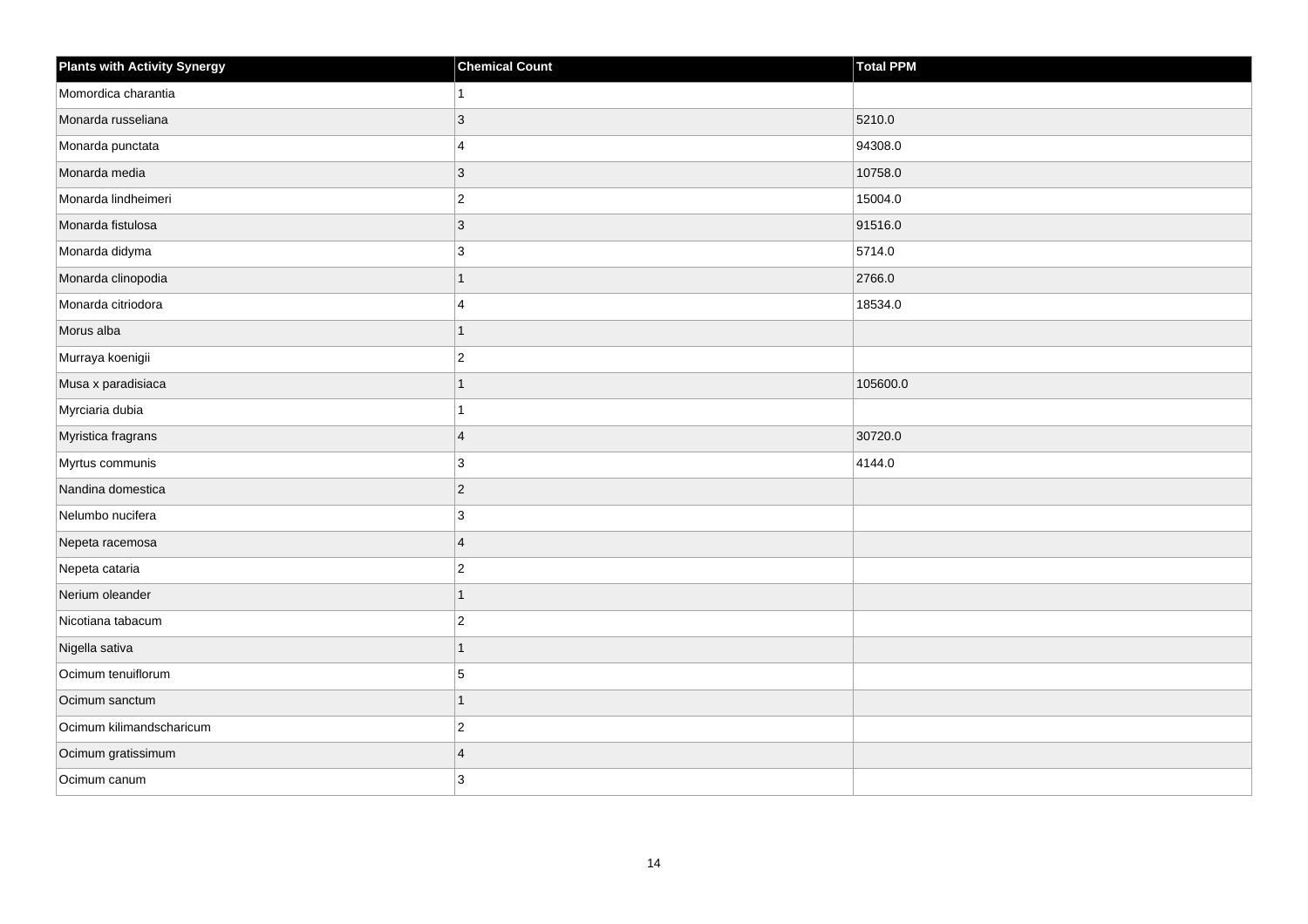| <b>Plants with Activity Synergy</b> | <b>Chemical Count</b> | Total PPM |
|-------------------------------------|-----------------------|-----------|
| Ocimum basilicum                    | 5                     | 3981.0    |
| Oenanthe javanica                   |                       |           |
| Oenothera biennis                   | 1                     |           |
| Olea europaea                       | 3                     |           |
| Ononis spinosa                      | 3                     |           |
| Opuntia ficus-indica                | $\overline{c}$        |           |
| Origanum vulgare                    | 6                     | 12516.0   |
| Origanum syriacum                   | 3                     |           |
| Origanum sipyleum                   | $\overline{4}$        |           |
| Origanum onites                     | 4                     | 17126.0   |
| Origanum minutiflorum               | $\overline{4}$        |           |
| Origanum majorana                   | 3                     | 38657.0   |
| Origanum creticum                   | $\overline{1}$        |           |
| Paeonia officinalis                 |                       |           |
| Panax quinquefolius                 | 1                     |           |
| Panax ginseng                       | 3                     |           |
| Panicum maximum                     | 1                     |           |
| Papaver somniferum                  | 9                     | 712778.0  |
| Papaver bracteatum                  | $\overline{4}$        |           |
| Paris quadrifolia                   |                       |           |
| Passiflora quadrangularis           |                       |           |
| Passiflora incarnata                | 1                     |           |
| Passiflora edulis                   | 1                     |           |
| Pelargonium roseum                  |                       |           |
| Perilla frutescens                  | 3                     |           |
| Petasites japonicus                 |                       |           |
| Petasites hybridus                  | $\overline{2}$        |           |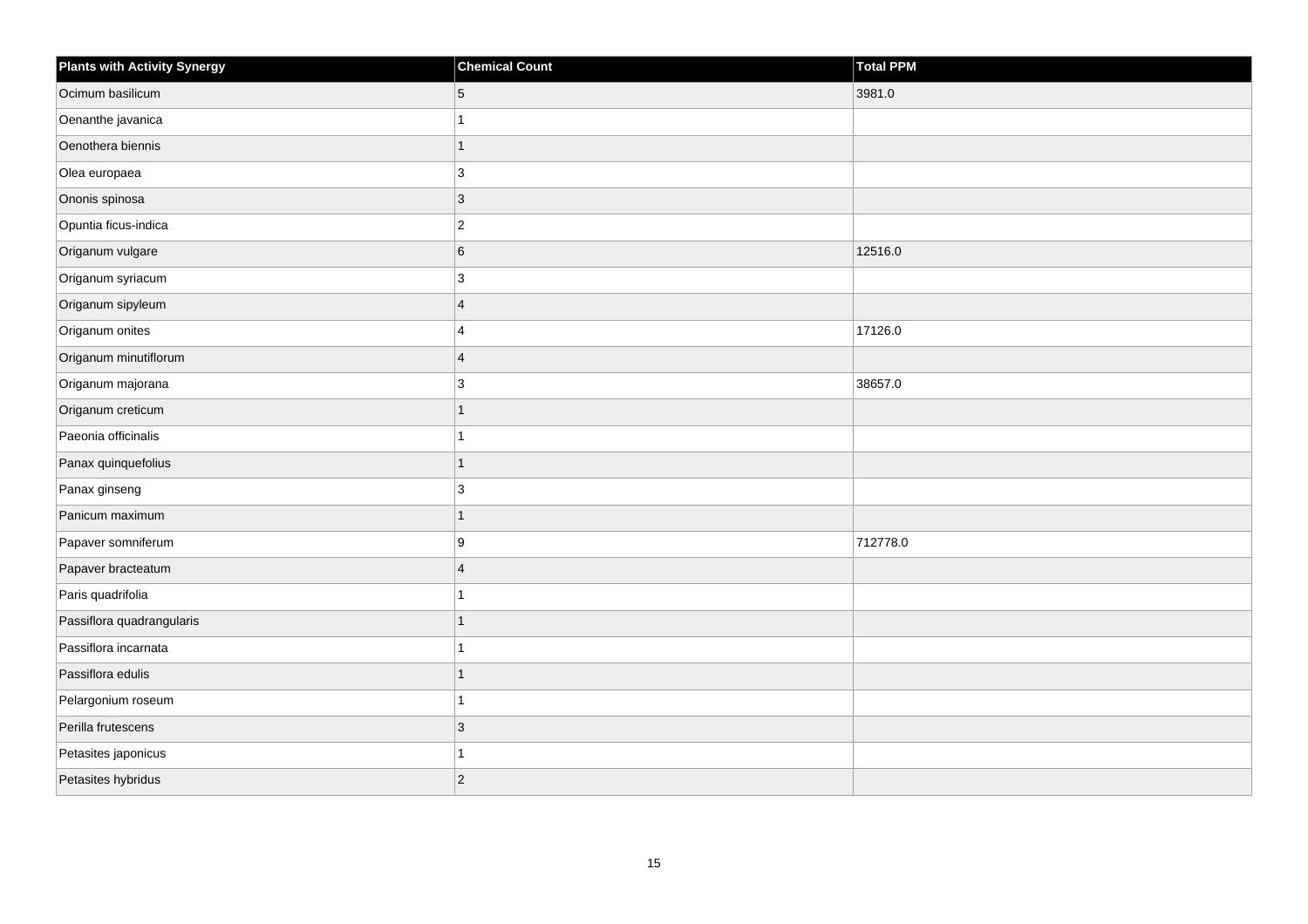| <b>Plants with Activity Synergy</b> | <b>Chemical Count</b> | Total PPM |
|-------------------------------------|-----------------------|-----------|
| Petroselinum crispum                | 3                     | 1.44      |
| Peumus boldus                       | $\overline{4}$        | 81300.0   |
| Phaseolus vulgaris                  |                       |           |
| Phaseolus lunatus                   | 1                     |           |
| Phellodendron amurense              |                       |           |
| Phyllanthus emblica                 | 1                     |           |
| Physalis peruviana                  |                       | 14000.0   |
| Physalis ixocarpa                   | 1                     | 114.0     |
| Physalis alkekingi                  | $\overline{2}$        | 14000.0   |
| Phytelephas aequatorialis           | $\overline{1}$        |           |
| Picrasma excelsa                    |                       |           |
| Picrorhiza kurrooa                  | 1                     |           |
| Pimenta racemosa                    | $\overline{c}$        | 1765.0    |
| Pimenta dioica                      | $\overline{2}$        | 2622.0    |
| Pimpinella anisum                   |                       |           |
| Pinus walliciana                    | $\overline{1}$        |           |
| Pinus sylvestris                    | 3                     |           |
| Pinus gerardiana                    |                       |           |
| Piper nigrum                        | 4                     |           |
| Piper cubeba                        | 1                     | 2800.0    |
| Piper betel                         |                       | 4700.0    |
| Piper auritum                       | 1                     |           |
| Pistacia vera                       |                       | 70600.0   |
| Pisum sativum                       | 1                     | 50000.0   |
| Plantago ovata                      | 1                     |           |
| Plantago major                      | 1                     |           |
| Plantago asiatica                   |                       |           |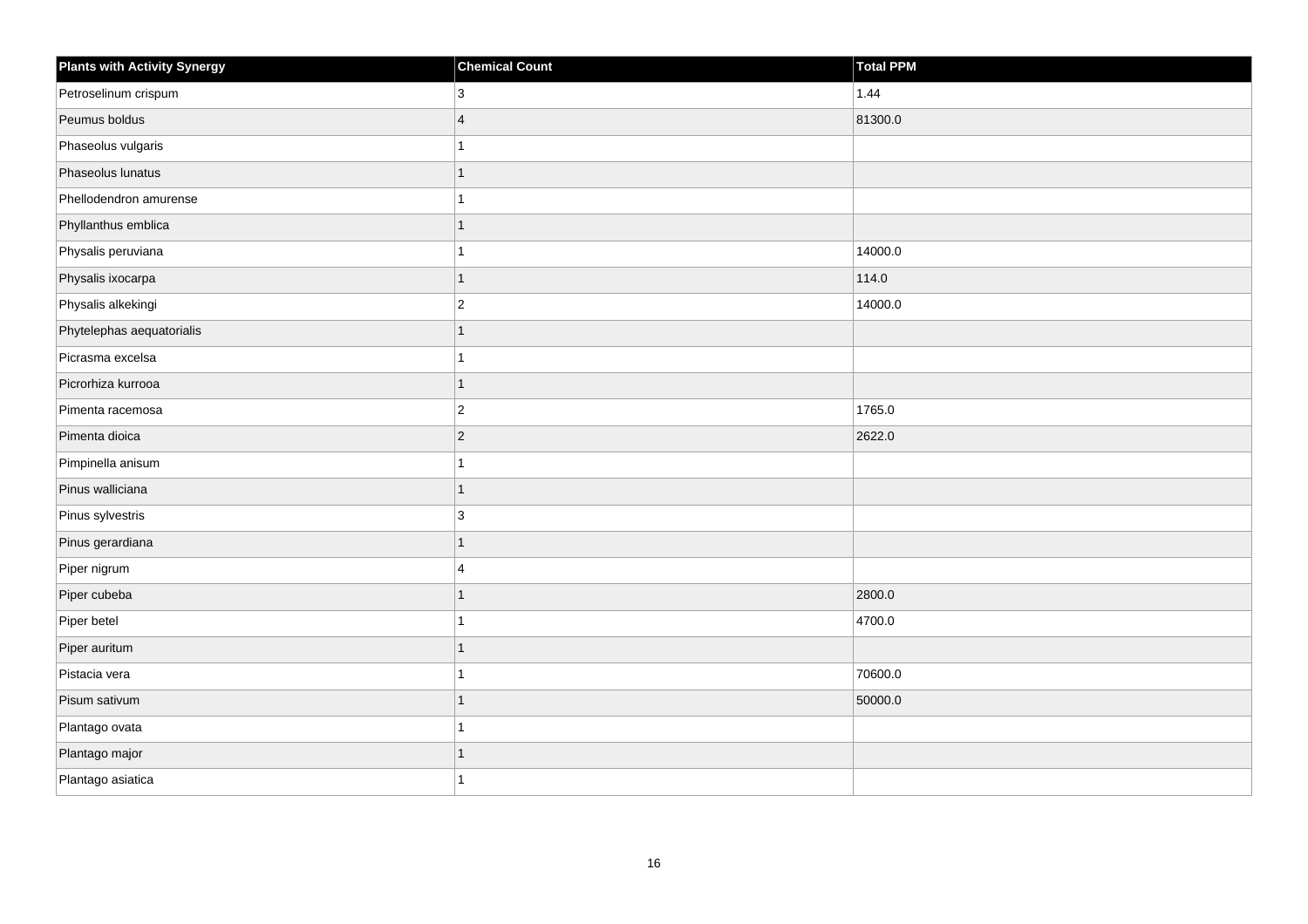| <b>Plants with Activity Synergy</b> | <b>Chemical Count</b> | <b>Total PPM</b> |
|-------------------------------------|-----------------------|------------------|
| Platycodon grandiflorum             |                       | 40000.0          |
| Plectranthus amboinicus             |                       |                  |
| Plumeria acutifolia                 |                       | 112000.0         |
| Podophyllum pleianthum              | $\overline{2}$        |                  |
| Polygala senega                     |                       |                  |
| Polygonum multiflorum               |                       |                  |
| Polygonum hydropiperoides           |                       |                  |
| Polygonum aviculare                 |                       |                  |
| Polypodium vulgare                  |                       | 12000.0          |
| Portulaca oleracea                  |                       |                  |
| Prunella vulgaris                   | 3                     |                  |
| Prunus spinosa                      | 3                     |                  |
| Prunus serotina                     | $\overline{2}$        | 9900.0           |
| Prunus persica                      | $\overline{2}$        | 140000.0         |
| Prunus laurocerasus                 | 1                     | 3080.0           |
| Prunus dulcis                       | $\overline{c}$        | 233000.0         |
| Prunus domestica                    | 3                     | 131000.0         |
| Prunus cerasus                      | 3                     |                  |
| Prunus armeniaca                    | $\overline{3}$        | 160000.0         |
| Prunus africana                     | $\overline{c}$        |                  |
| Psidium guajava                     | $\overline{2}$        | 32000.0          |
| Psophocarpus tetragonolobus         | 1                     |                  |
| Pteridium aquilinum                 | $\overline{2}$        | 1120.0           |
| Pterocarpus marsupium               | $\overline{c}$        |                  |
| Punica granatum                     | $\overline{3}$        | 85400.0          |
| Pycnanthemum virginianum            | 3                     | 870.0            |
| Pycnanthemum verticillatum          |                       | 84.0             |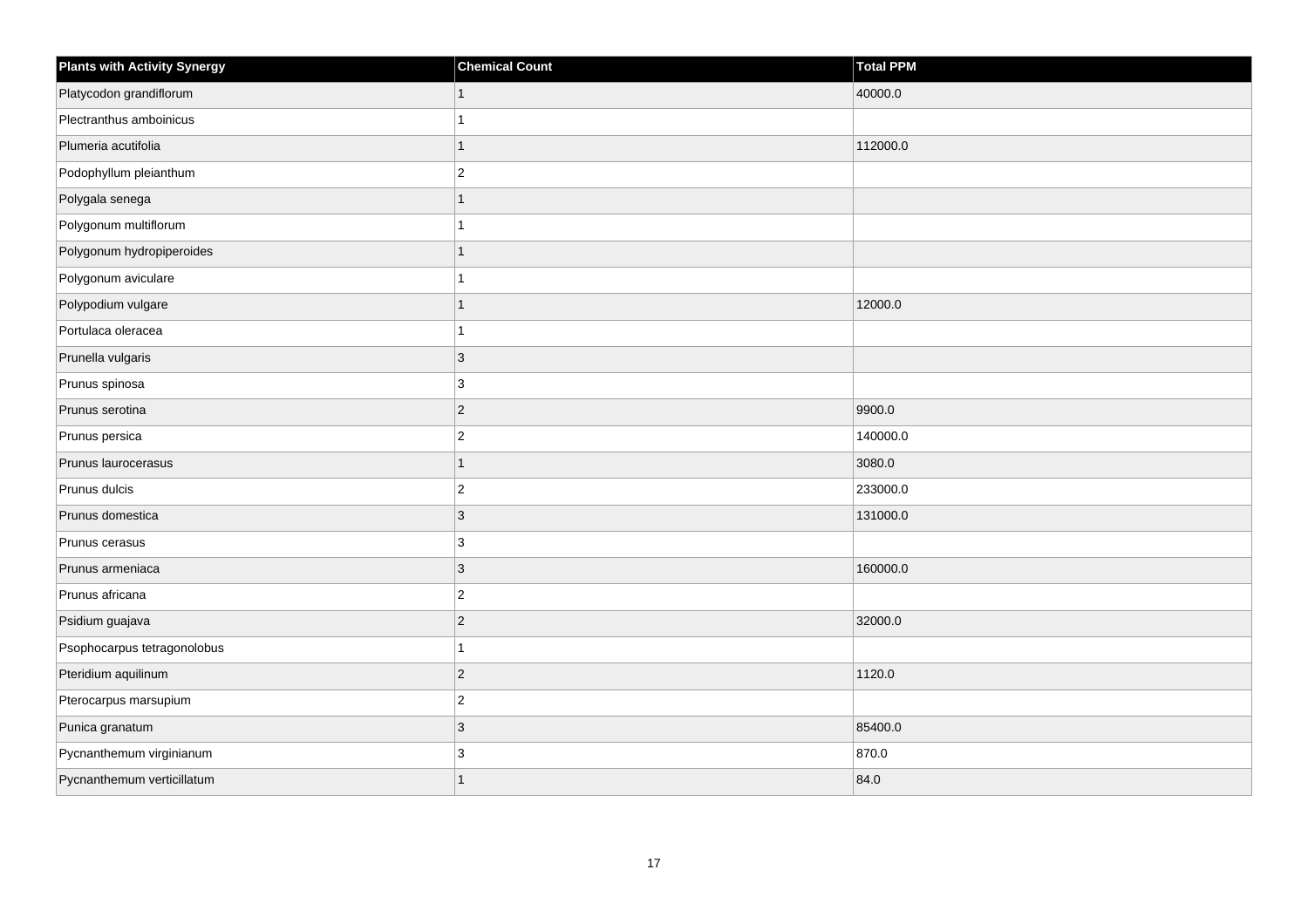| <b>Plants with Activity Synergy</b> | <b>Chemical Count</b>   | <b>Total PPM</b> |
|-------------------------------------|-------------------------|------------------|
| Pycnanthemum torreyi                | 1                       | 20.0             |
| Pycnanthemum tenuifolium            | $\overline{2}$          | 2280.0           |
| Pycnanthemum setosum                | $\overline{2}$          | 14880.0          |
| Pycnanthemum pycnanthemoides        | $\overline{1}$          | 232.0            |
| Pycnanthemum pilosum                | $\overline{\mathbf{c}}$ | 840.0            |
| Pycnanthemum nudum                  | $\overline{2}$          | 48516.0          |
| Pycnanthemum muticum                | 1                       | 100.0            |
| Pycnanthemum montanum               | $\overline{c}$          | 1472.0           |
| Pycnanthemum loomisii               | $\overline{2}$          | 53508.0          |
| Pycnanthemum incanum                | $\overline{1}$          | 152.0            |
| Pycnanthemum clinopodioides         | $\overline{2}$          | 792.0            |
| Pycnanthemum californicum           | 1                       | 1152.0           |
| Pycnanthemum beadlei                | 1                       | 56.0             |
| Pycnanthemum albescens              | 1                       | 540.0            |
| Pyrus communis                      | 3                       | 80000.0          |
| Quercus robur                       | $\overline{1}$          |                  |
| Quercus alba                        |                         |                  |
| Rauvolfia serpentina                | 1                       |                  |
| Ravensara aromatica                 | $\overline{c}$          |                  |
| Rhamnus cathartica                  | 1                       |                  |
| Rheum rhabarbarum                   |                         |                  |
| Rheum palmatum                      | 1                       |                  |
| Rheum officinale                    |                         |                  |
| Rhododendron ponticum               | 1                       |                  |
| Rhododendron ferrugineum            | 1                       |                  |
| Rhododendron dauricum               | $\overline{4}$          |                  |
| Rhynchosia minima                   |                         |                  |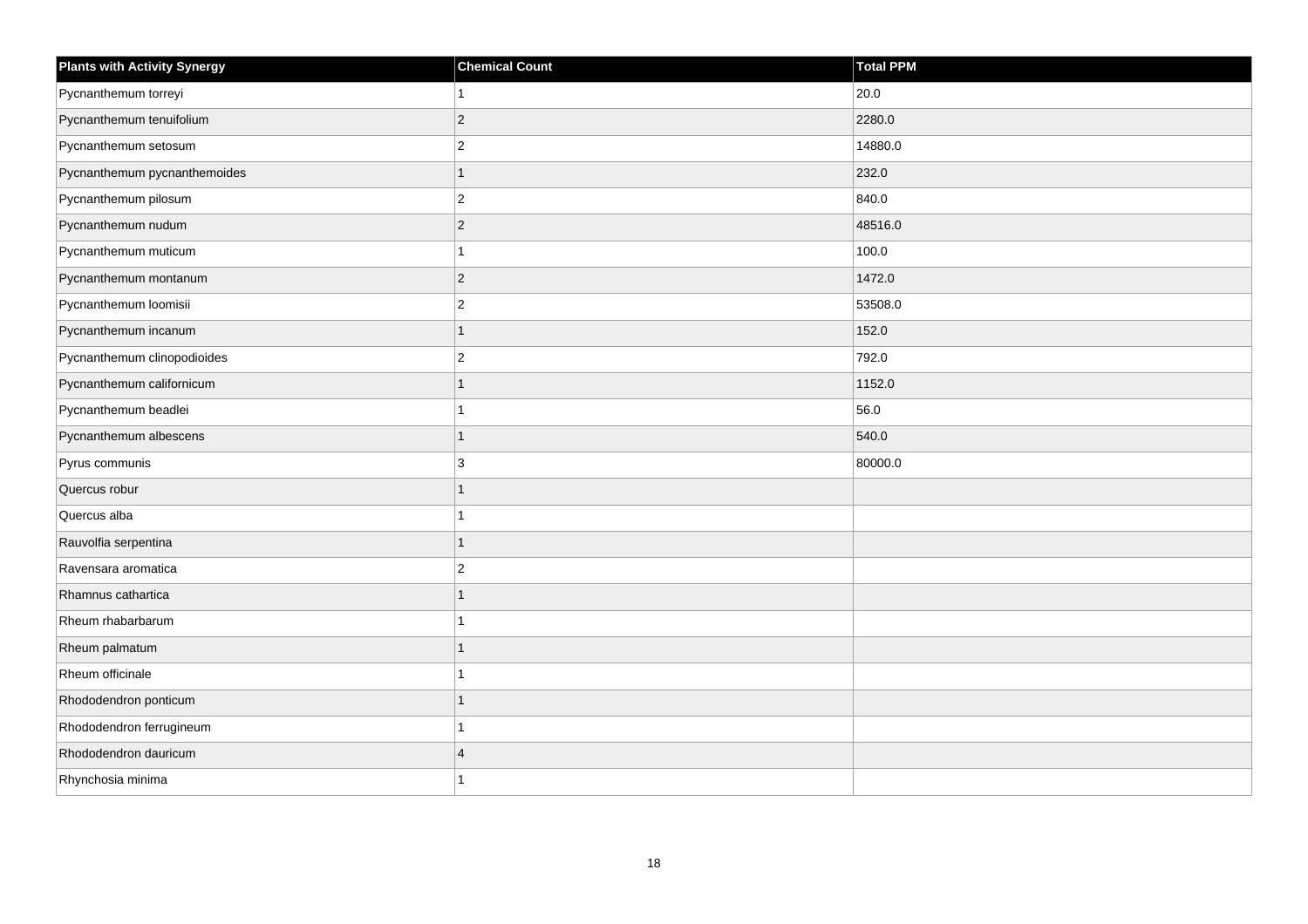| <b>Plants with Activity Synergy</b> | <b>Chemical Count</b> | Total PPM |
|-------------------------------------|-----------------------|-----------|
| Ribes uva-crispa                    | $\mathbf{1}$          |           |
| Ribes rubrum                        | $ 2\rangle$           | 16000.0   |
| Ribes nigrum                        | $ 3\rangle$           |           |
| Ricinus communis                    | $ 2\rangle$           | 14.0      |
| Robinia pseudoacacia                | 1                     |           |
| Rosa rubiginosa                     | 1                     | 92000.0   |
| Rosa gallica                        | $\mathbf{1}$          |           |
| Rosa centifolia                     | 1                     |           |
| Rosa canina                         | $ 3\rangle$           | 250000.0  |
| Rosmarinus x mendizabalii           | $ 2\rangle$           |           |
| Rosmarinus x lavandulaceus          | $ 2\rangle$           |           |
| Rosmarinus tomentosus               | $\overline{2}$        |           |
| Rosmarinus officinalis              | 6                     | 17292.0   |
| Rosmarinus eriocalyx                | $ 2\rangle$           |           |
| Rubus spectabilis                   | $\overline{1}$        |           |
| Rubus parviflorus                   | $\mathbf{1}$          |           |
| Rubus idaeus                        | $ 2\rangle$           | 29000.0   |
| Rubus fruticosus                    | 1                     |           |
| Rumex crispus                       | $\mathbf{1}$          |           |
| Rumex acetosella                    | 1                     | 240.0     |
| Rumex acetosa                       | $ 2\rangle$           | 1740.0    |
| Salix alba                          | 1                     |           |
| Salvia triloba                      | 1                     | 37200.0   |
| Salvia sclarea                      | $\overline{2}$        | 12.0      |
| Salvia officinalis                  | 6                     | 14816.0   |
| Salvia gilliesii                    | 1                     |           |
| Salvia dorisiana                    | $\mathbf{1}$          |           |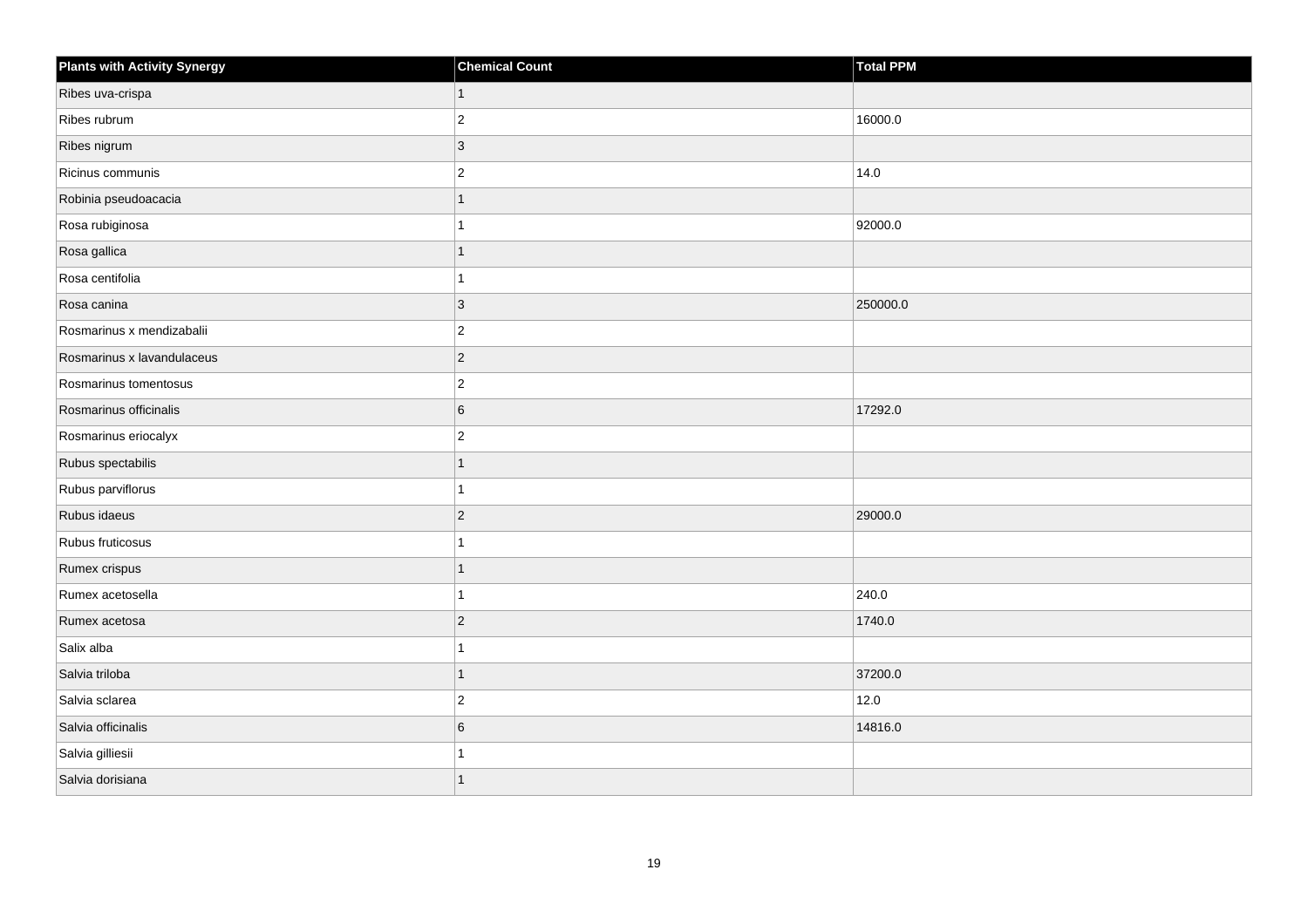| <b>Plants with Activity Synergy</b> | <b>Chemical Count</b>   | Total PPM |
|-------------------------------------|-------------------------|-----------|
| Salvia canariensis                  | $\overline{2}$          |           |
| Sambucus nigra                      | $\overline{2}$          | 4600.0    |
| Sanguinaria canadensis              | $\overline{c}$          |           |
| Santolina chamaecyparissus          | 1                       |           |
| Sarracenia rubra                    |                         |           |
| Sarracenia purpurea                 |                         |           |
| Sarracenia psittacina               |                         |           |
| Sarracenia oreophila                | 1                       |           |
| Sarracenia minor                    |                         |           |
| Sarracenia leucophylla              | 1                       |           |
| Sarracenia flava                    |                         |           |
| Sarracenia alata                    | 1                       |           |
| Sassafras albidum                   | $\overline{c}$          |           |
| Satureja thymbra                    | $\overline{2}$          |           |
| Satureja subspicata                 | 3                       |           |
| Satureja parvifolia                 | $\overline{1}$          |           |
| Satureja odora                      |                         |           |
| Satureja obovata                    | 3                       |           |
| Satureja montana                    | 4                       | 53222.0   |
| Satureja hortensis                  | $\overline{\mathbf{A}}$ | 14800.0   |
| Satureja grandiflora                |                         |           |
| Satureja douglasii                  | $\overline{3}$          | 754.0     |
| Satureja cuneifolia                 | 4                       |           |
| Satureja cilicica                   | $\overline{4}$          |           |
| Schinus molle                       | $\overline{c}$          |           |
| Schisandra chinensis                | $\overline{c}$          |           |
| Scutellaria lateriflora             | $\overline{2}$          |           |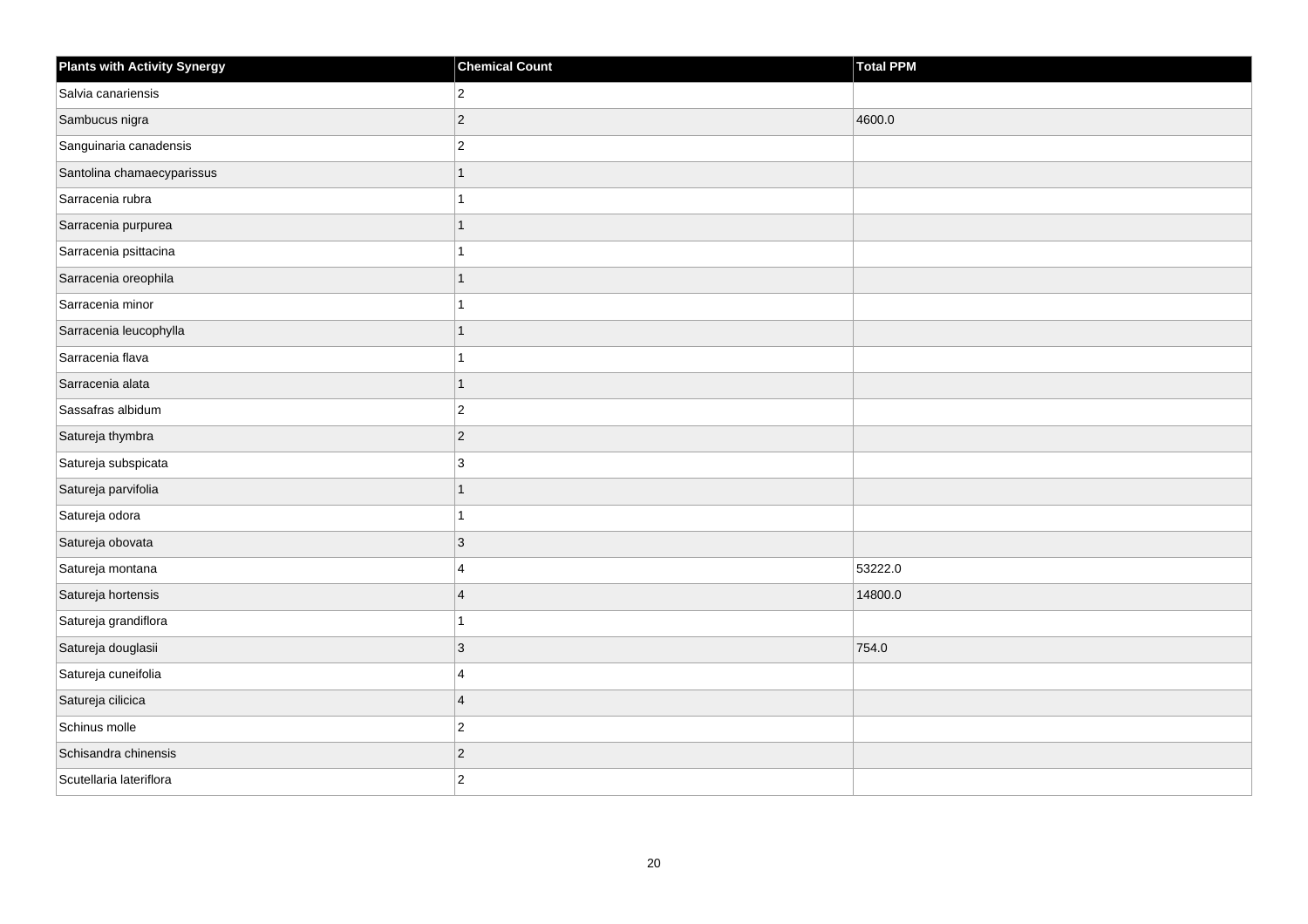| <b>Plants with Activity Synergy</b> | <b>Chemical Count</b> | Total PPM |
|-------------------------------------|-----------------------|-----------|
| Scutellaria galericulata            | $\mathbf{1}$          |           |
| Selenicereus grandiflorus           | 1                     |           |
| Serenoa repens                      | 1                     |           |
| Sesamum indicum                     | 1                     |           |
| Sida rhombifolia                    | $\mathbf{1}$          |           |
| Sideritis scardica                  | 1                     |           |
| Sideritis pauli                     | $ 2\rangle$           |           |
| Sideritis mugronensis               | $ 2\rangle$           |           |
| Sideritis germanicolpitana          | $ 2\rangle$           |           |
| Sideritis athoa                     | $ 3\rangle$           |           |
| Silybum marianum                    | $\mathbf{1}$          |           |
| Sinomenium acutum                   | $\mathbf{1}$          |           |
| Solanum tuberosum                   | $ 3\rangle$           | 212000.0  |
| Solanum melongena                   | $ 2\rangle$           | 220000.0  |
| Solidago gigantea                   | $ 2\rangle$           |           |
| Sorbus aucubaria                    | 4                     | 21308.0   |
| Spinacia oleracea                   | $ 2\rangle$           |           |
| Spondias dulcis                     | 1                     | 195200.0  |
| Stachys germanica                   | $\mathbf{1}$          | 96.0      |
| Stellaria media                     | 1                     |           |
| Stevia rebaudiana                   | $\overline{2}$        |           |
| Stillingia sylvatica                | 1                     |           |
| Syzygium aromaticum                 | 1                     |           |
| Tagetes minuta                      | $ 2\rangle$           | 250.0     |
| Tagetes lucida                      | $\overline{1}$        |           |
| Tagetes erecta                      | 1                     | 86.0      |
| Tamarindus indica                   | 3                     | 50000.0   |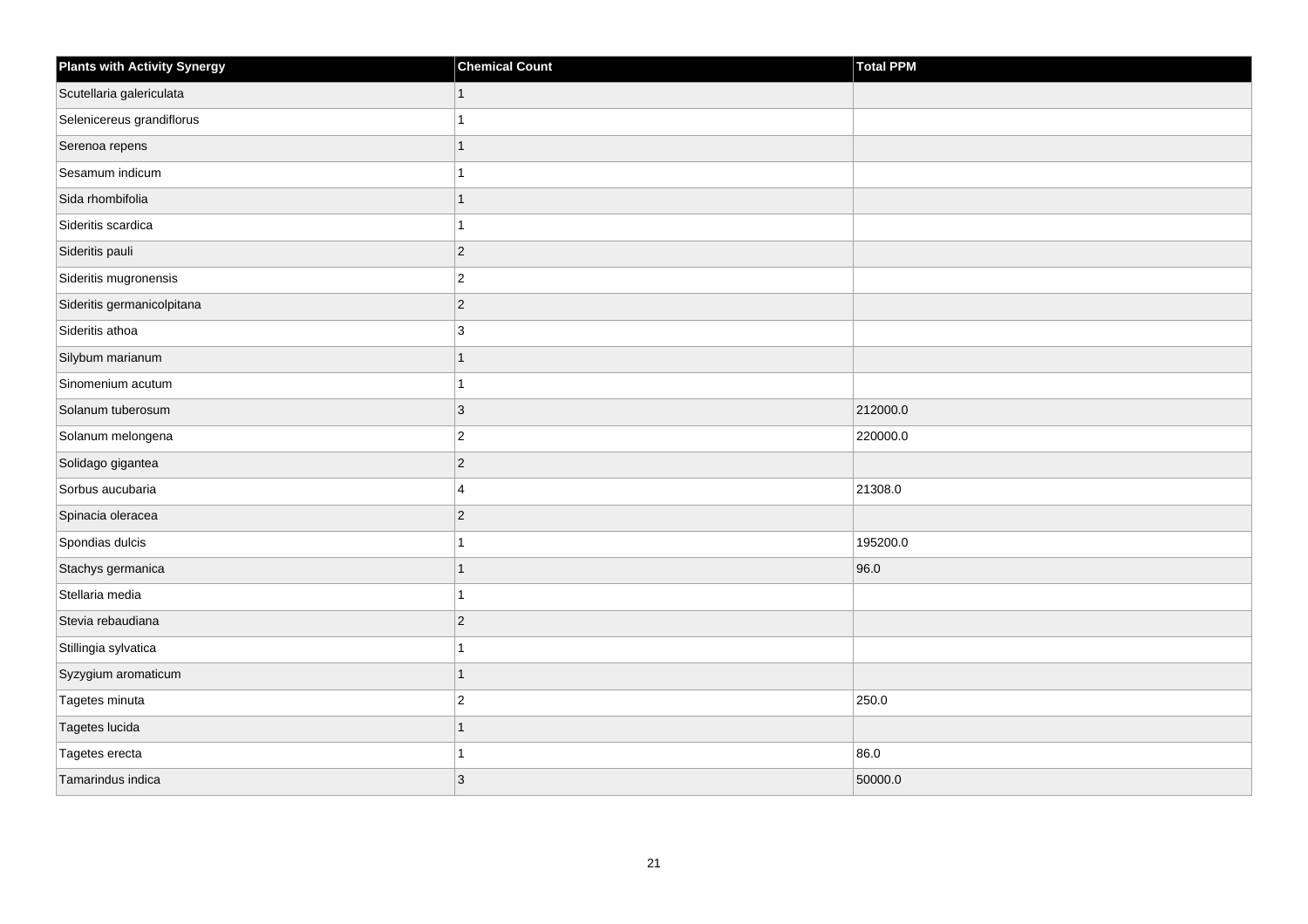| <b>Plants with Activity Synergy</b> | <b>Chemical Count</b> | <b>Total PPM</b> |
|-------------------------------------|-----------------------|------------------|
| Tanacetum vulgare                   | 1                     | 2600.0           |
| Tanacetum parthenium                | $\overline{4}$        |                  |
| Taraxacum officinale                | 3                     |                  |
| Taxus baccata                       | $\overline{3}$        | 78.0             |
| Telosma cordata                     | $\mathbf{2}$          |                  |
| Terminalia ivorensis                | $\overline{1}$        |                  |
| Terminalia chebula                  | 1                     | 4160.0           |
| Terminalia arjuna                   | $\overline{1}$        |                  |
| Teucrium scorodonia                 | 3                     |                  |
| Teucrium salviastrum                | $\mathbf{3}$          |                  |
| Teucrium pseudoscorodonia           | 3                     |                  |
| Teucrium polium                     | 6                     |                  |
| Teucrium oxylepis                   | $\mathbf{3}$          |                  |
| Teucrium micropodioides             | $\overline{4}$        |                  |
| Teucrium kotschyanum                | 4                     |                  |
| Teucrium gnaphalodes                | $\overline{4}$        |                  |
| Teucrium divaricatum                | 4                     |                  |
| Teucrium cyprium                    | $\overline{4}$        |                  |
| Teucrium asiaticum                  | 3                     |                  |
| Teucrium arduini                    | $\overline{2}$        |                  |
| Theobroma cacao                     | 3                     |                  |
| Thuja occidentalis                  | $\overline{1}$        |                  |
| Thymus zygis                        | $\overline{4}$        |                  |
| Thymus x citriodorus                | $\overline{c}$        |                  |
| Thymus vulgaris                     | 3                     | 85640.0          |
| Thymus serpyllum                    | 5                     | 21582.0          |
| Thymus saturejoides                 | 3                     |                  |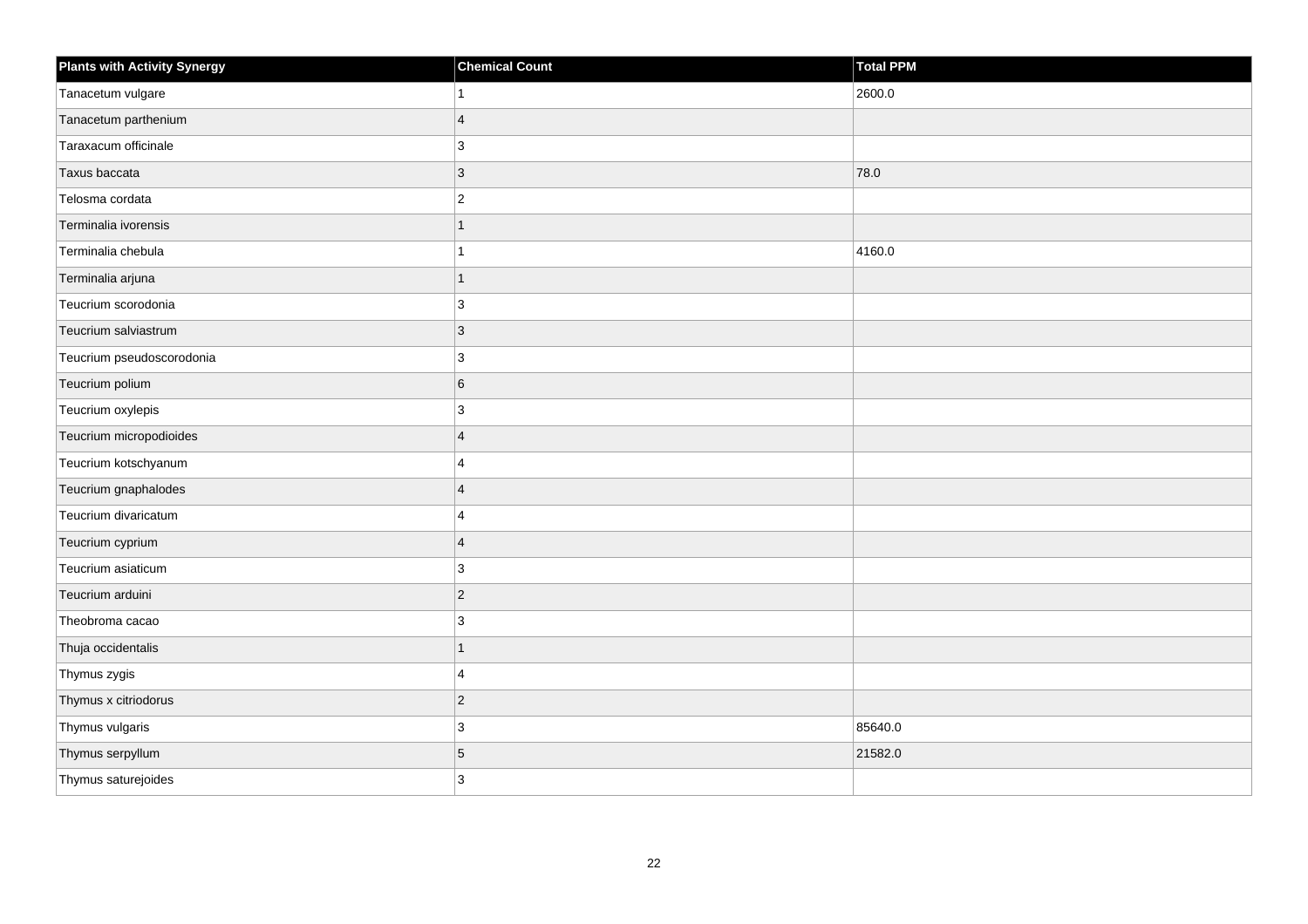| <b>Plants with Activity Synergy</b> | <b>Chemical Count</b>   | <b>Total PPM</b> |
|-------------------------------------|-------------------------|------------------|
| Thymus riatarum                     | 3                       |                  |
| Thymus orospedanus                  | 3                       | 8296.0           |
| Thymus mastichina                   | $\overline{3}$          | 15520.0          |
| Thymus longicaulis                  | 4                       |                  |
| Thymus funkii                       | $\overline{\mathbf{A}}$ |                  |
| Thymus cilicicus                    | 3                       |                  |
| Thymus capitatus                    | $\overline{4}$          | 17960.0          |
| Thymus broussonettii                | 3                       |                  |
| Tilia sp.                           | 1                       |                  |
| Trachyspermum ammi                  | $\overline{2}$          | 57840.0          |
| Tragopogon porrifolius              |                         |                  |
| Trichostemma dichotomum             |                         |                  |
| Tridax procumbens                   | 1                       |                  |
| Trifolium pratense                  |                         |                  |
| Trigonella foenum-graecum           |                         |                  |
| Triticum aestivum                   |                         | 12.0             |
| Turnera diffusa                     | 3                       | 16200.0          |
| Tussilago farfara                   | $\overline{2}$          | 5600.0           |
| Umbellularia californica            | $\overline{3}$          | 23600.0          |
| Urtica dioica                       |                         |                  |
| Vaccinium vitis-idaea               | 3                       | 188000.0         |
| Vaccinium myrtillus                 | 4                       |                  |
| Vaccinium macrocarpon               | $\overline{2}$          |                  |
| Vaccinium corymbosum                | 3                       |                  |
| Valeriana officinalis               | $\overline{\mathbf{A}}$ |                  |
| Vanilla planifolia                  |                         |                  |
| Vernonia cinerea                    |                         |                  |